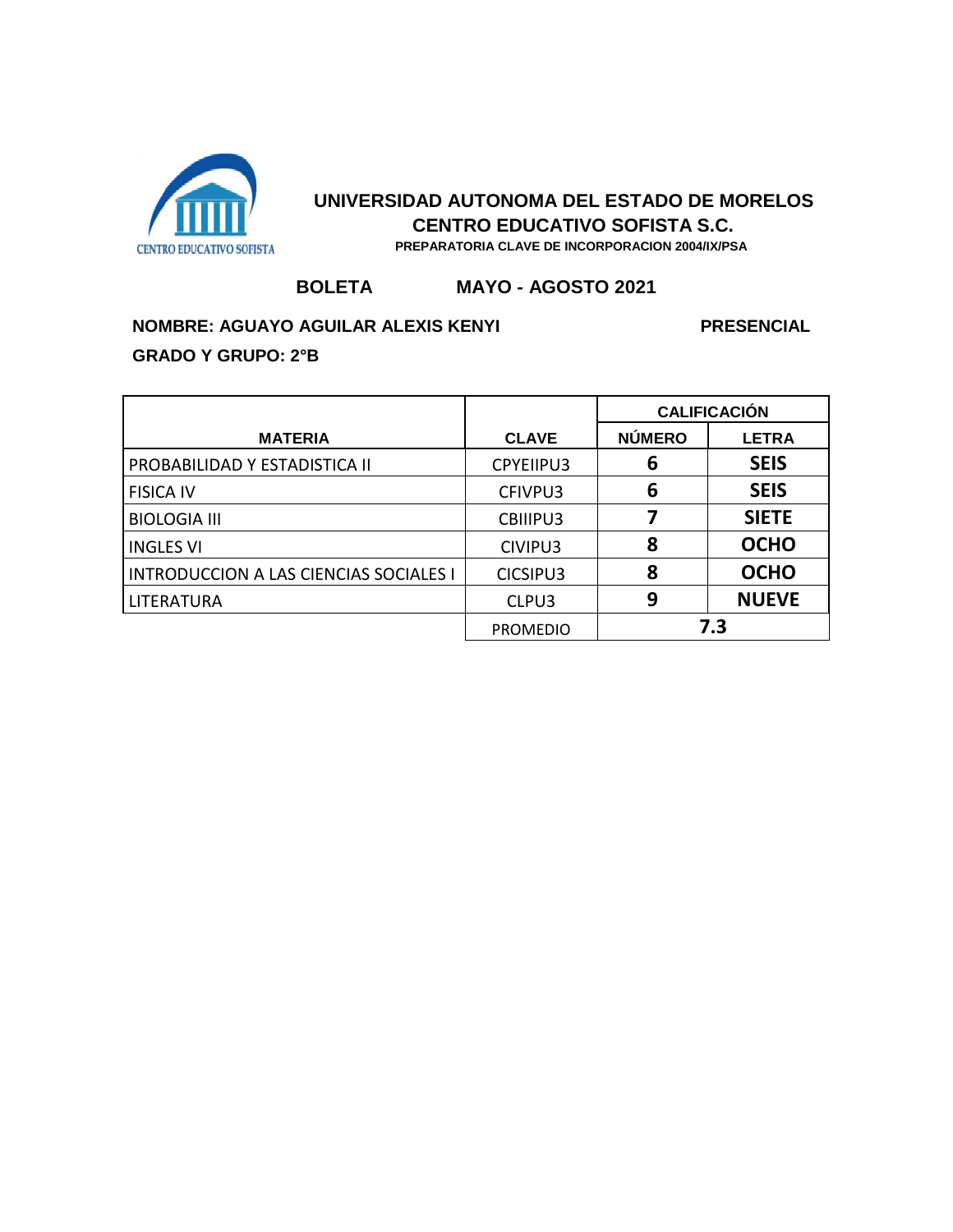

#### **BOLETA MAYO - AGOSTO 2021**

**NOMBRE: BALCAZAR TAMES AXEL GAEL PRESENCIAL PRESENCIAL** 

|                                               |                 | <b>CALIFICACIÓN</b> |              |
|-----------------------------------------------|-----------------|---------------------|--------------|
| <b>MATERIA</b>                                | <b>CLAVE</b>    | <b>NÚMERO</b>       | <b>LETRA</b> |
| PROBABILIDAD Y ESTADISTICA II                 | CPYEIIPU3       | 6                   | <b>SEIS</b>  |
| <b>FISICA IV</b>                              | CFIVPU3         | 6                   | <b>SEIS</b>  |
| <b>BIOLOGIA III</b>                           | CBIIIPU3        | 6                   | <b>SEIS</b>  |
| <b>INGLES VI</b>                              | CIVIPU3         | 6                   | <b>SEIS</b>  |
| <b>INTRODUCCION A LAS CIENCIAS SOCIALES I</b> | CICSIPU3        |                     | <b>SIETE</b> |
| <b>LITERATURA</b>                             | CLPU3           | 7                   | <b>SIETE</b> |
| <b>MATEMATICAS IV</b>                         | CMMIVPU3        | 8                   | <b>OCHO</b>  |
| TALLER DE LECTURA Y REDACCION I               | <b>CTLRIPU3</b> | 8                   | <b>OCHO</b>  |
|                                               | <b>PROMEDIO</b> | 6.8                 |              |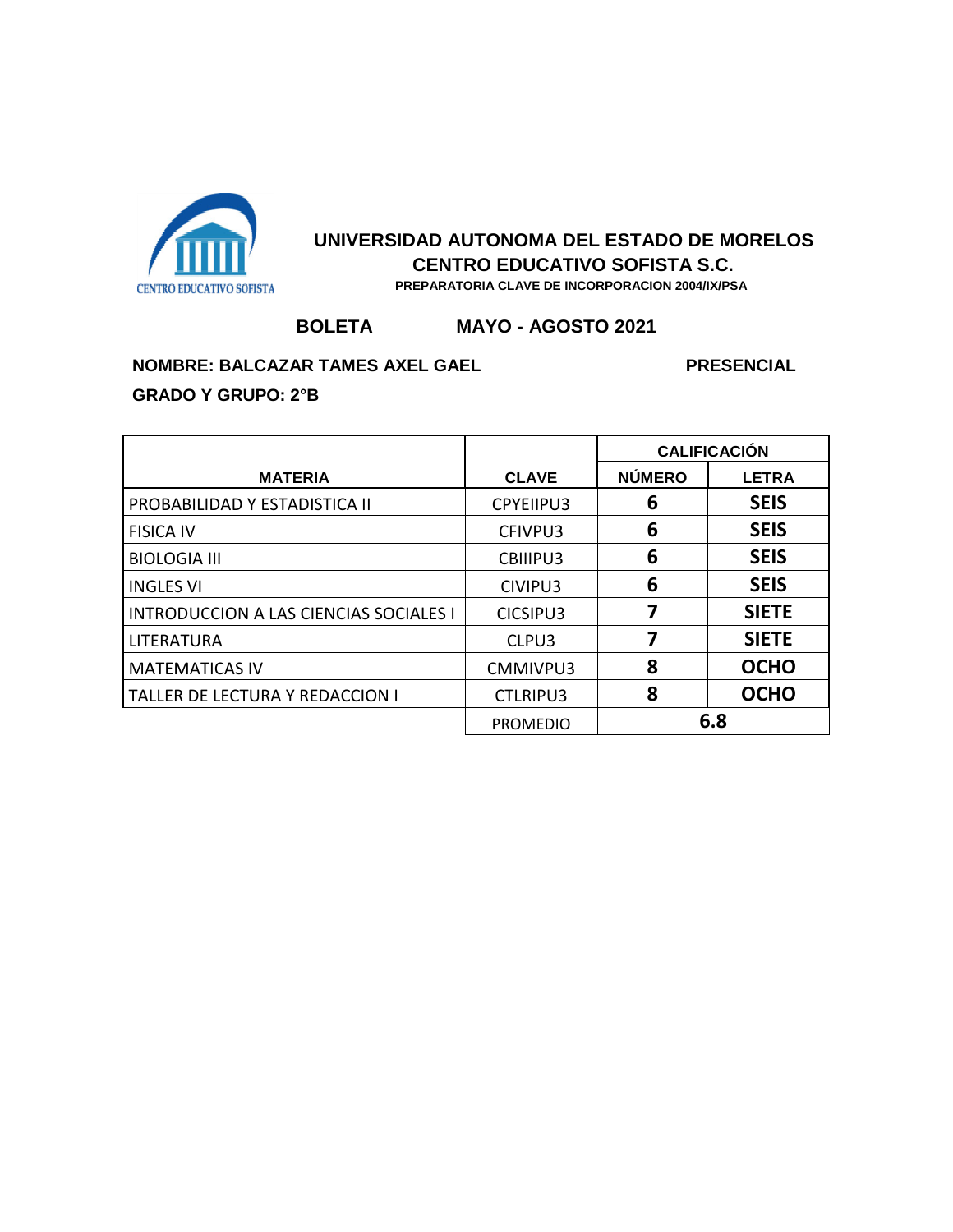

 **PREPARATORIA CLAVE DE INCORPORACION 2004/IX/PSA**

# **BOLETA MAYO - AGOSTO 2021**

### **NOMBRE: BALON TORRES LAURA PRESENCIAL**

|                                               |                  | <b>CALIFICACIÓN</b> |              |
|-----------------------------------------------|------------------|---------------------|--------------|
| <b>MATERIA</b>                                | <b>CLAVE</b>     | <b>NÚMERO</b>       | <b>LETRA</b> |
| PROBABILIDAD Y ESTADISTICA II                 | <b>CPYEIIPU3</b> |                     | <b>SIETE</b> |
| <b>FISICA IV</b>                              | CFIVPU3          | 6                   | <b>SEIS</b>  |
| <b>BIOLOGIA III</b>                           | CBIIIPU3         | 7                   | <b>SIETE</b> |
| <b>INGLES VI</b>                              | CIVIPU3          | 8                   | <b>OCHO</b>  |
| <b>INTRODUCCION A LAS CIENCIAS SOCIALES I</b> | CICSIPU3         | 8                   | <b>OCHO</b>  |
| LITERATURA                                    | CLPU3            | 8                   | <b>OCHO</b>  |
| <b>MATEMATICAS IV</b>                         | CMMIVPU3         | 5                   | <b>CINCO</b> |
|                                               | <b>PROMEDIO</b>  |                     |              |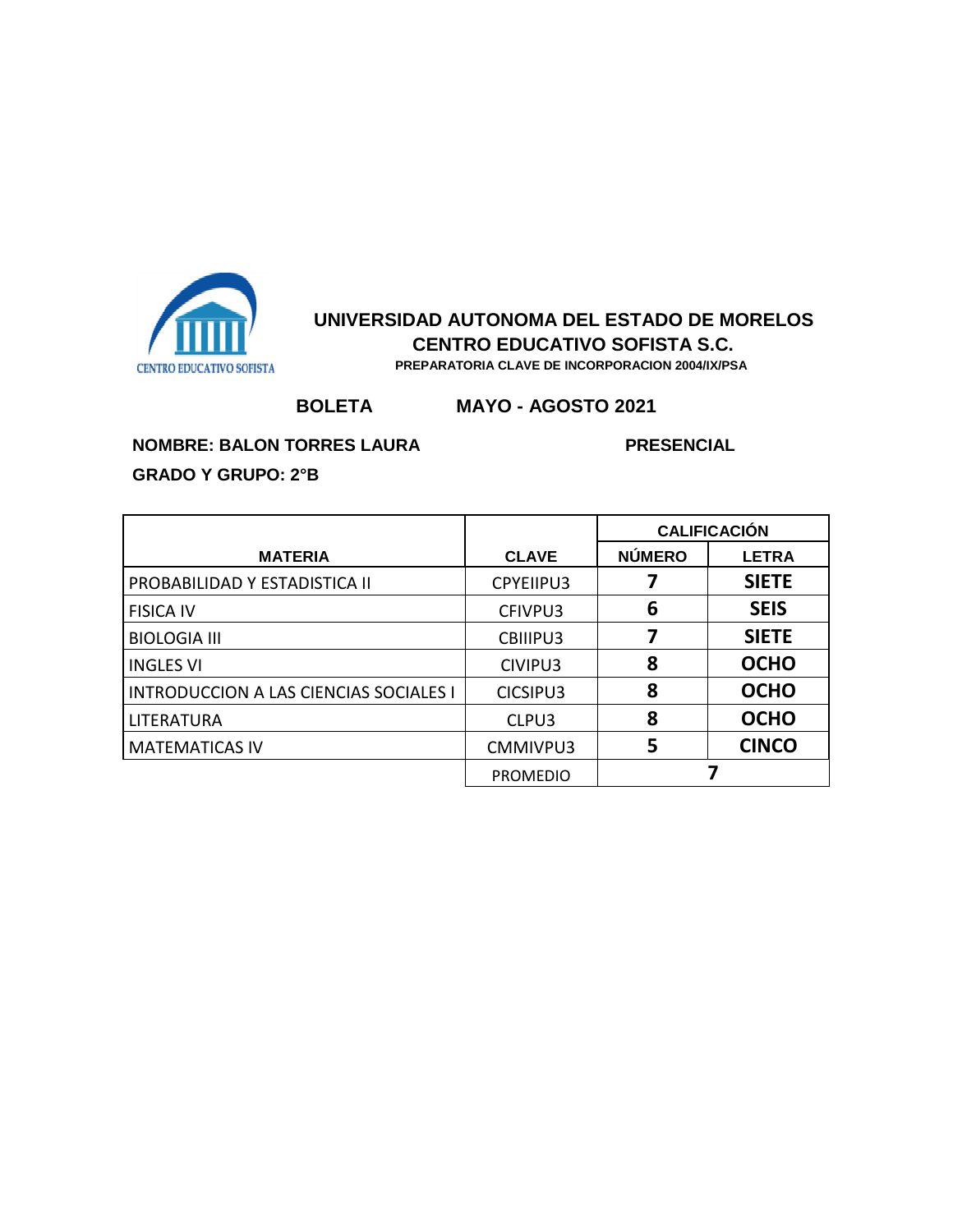

#### **BOLETA MAYO - AGOSTO 2021**

#### **NOMBRE: ESPINOZA OJEDA MERLY YOCELIN PRESENCIAL**

|                                               |                 | <b>CALIFICACIÓN</b> |              |
|-----------------------------------------------|-----------------|---------------------|--------------|
| <b>MATERIA</b>                                | <b>CLAVE</b>    | <b>NÚMERO</b>       | <b>LETRA</b> |
| PROBABILIDAD Y ESTADISTICA II                 | CPYEIIPU3       | 6                   | <b>SEIS</b>  |
| <b>FISICA IV</b>                              | CFIVPU3         | 6                   | <b>SEIS</b>  |
| <b>BIOLOGIA III</b>                           | CBIIIPU3        | 6                   | <b>SEIS</b>  |
| <b>INGLES VI</b>                              | CIVIPU3         | 5                   | <b>CINCO</b> |
| <b>INTRODUCCION A LAS CIENCIAS SOCIALES I</b> | CICSIPU3        | 6                   | <b>SEIS</b>  |
| <b>LITERATURA</b>                             | CLPU3           | 6                   | <b>SEIS</b>  |
|                                               | <b>PROMEDIO</b> | 5.8                 |              |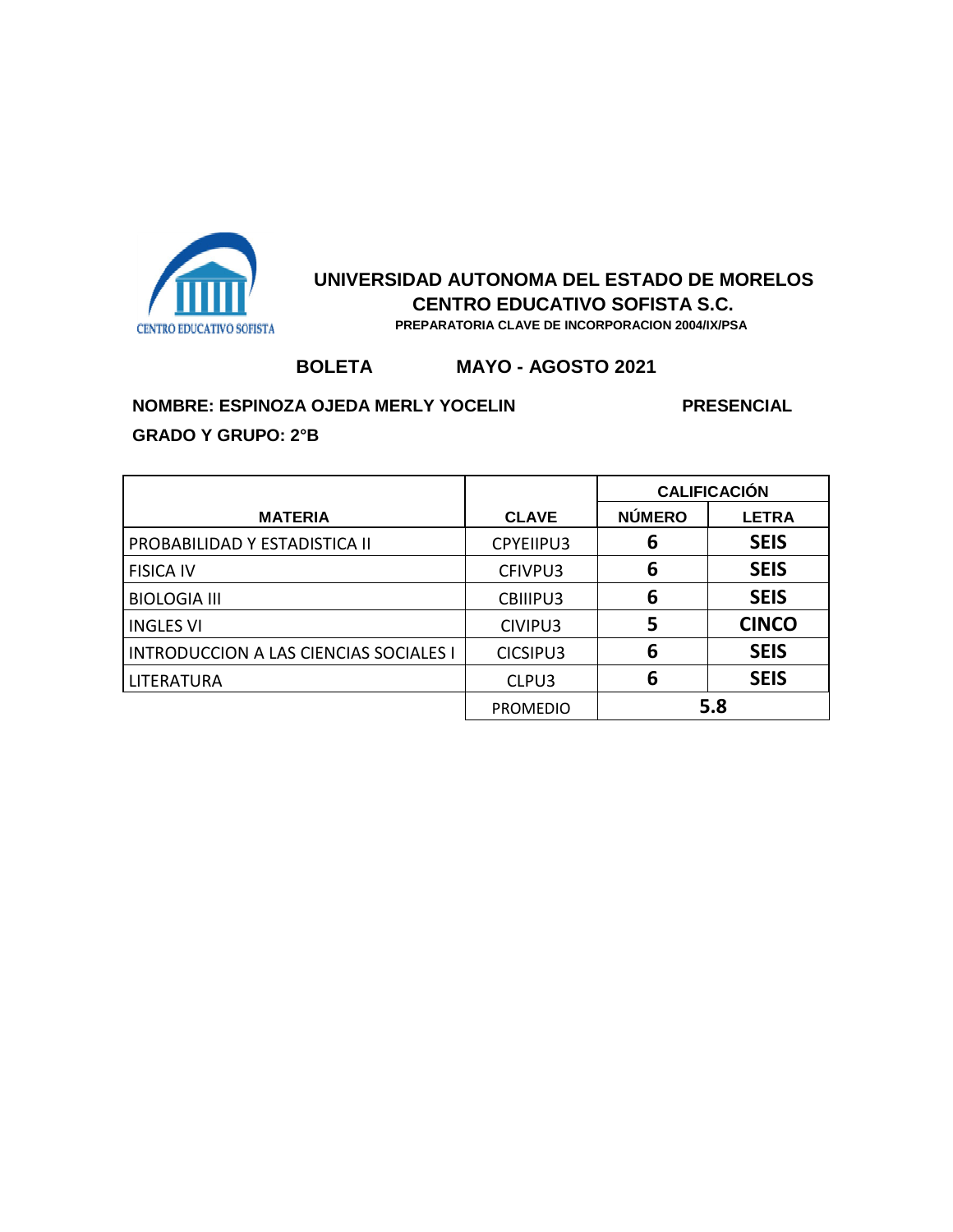

 **PREPARATORIA CLAVE DE INCORPORACION 2004/IX/PSA**

# **BOLETA MAYO - AGOSTO 2021**

#### **NOMBRE: FRANCO OCHOA AGUSTIN BEBETO PRESENCIAL**

|                                               |                  | <b>CALIFICACIÓN</b> |              |
|-----------------------------------------------|------------------|---------------------|--------------|
| <b>MATERIA</b>                                | <b>CLAVE</b>     | <b>NÚMERO</b>       | <b>LETRA</b> |
| PROBABILIDAD Y ESTADISTICA II                 | <b>CPYEIIPU3</b> | 6                   | <b>SEIS</b>  |
| <b>FISICA IV</b>                              | CFIVPU3          | 6                   | <b>SEIS</b>  |
| <b>BIOLOGIA III</b>                           | CBIIIPU3         | 6                   | <b>SEIS</b>  |
| <b>INGLES VI</b>                              | CIVIPU3          | 5                   | <b>CINCO</b> |
| <b>INTRODUCCION A LAS CIENCIAS SOCIALES I</b> | CICSIPU3         | 5                   | <b>CINCO</b> |
| LITERATURA                                    | CLPU3            | 6                   | <b>SEIS</b>  |
|                                               | <b>PROMEDIO</b>  |                     | 5.7          |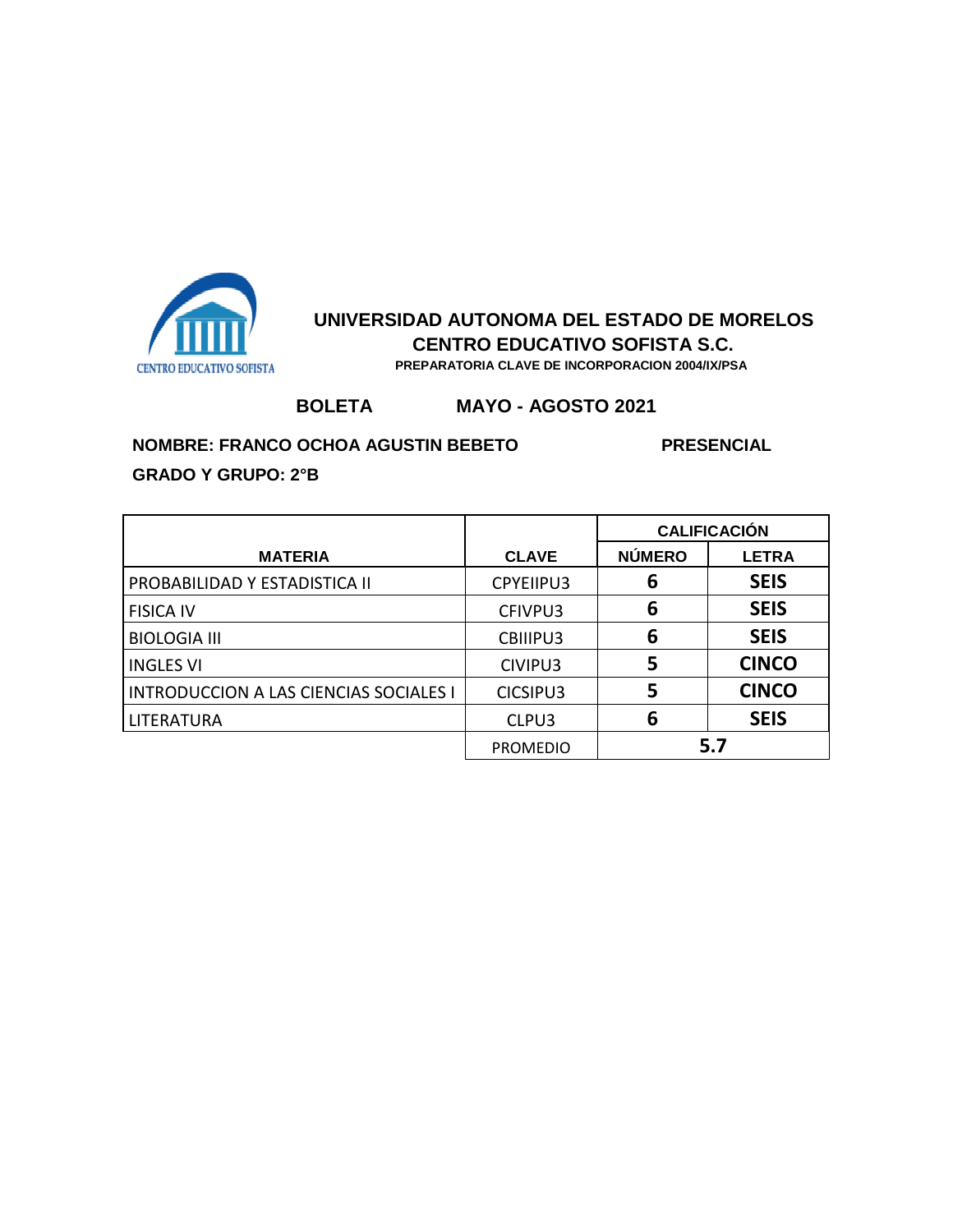

## **BOLETA MAYO - AGOSTO 2021**

**NOMBRE: GONZALEZ ACOSTA NICOLAS PRESENCIAL** 

|                                               |                 | <b>CALIFICACIÓN</b> |              |
|-----------------------------------------------|-----------------|---------------------|--------------|
| <b>MATERIA</b>                                | <b>CLAVE</b>    | <b>NÚMERO</b>       | <b>LETRA</b> |
| PROBABILIDAD Y ESTADISTICA II                 | CPYEIIPU3       | 10                  | <b>DIEZ</b>  |
| <b>FISICA IV</b>                              | CFIVPU3         | 9                   | <b>NUEVE</b> |
| <b>BIOLOGIA III</b>                           | CBIIIPU3        | 9                   | <b>NUEVE</b> |
| <b>INGLES VI</b>                              | CIVIPU3         | 10                  | <b>DIEZ</b>  |
| <b>INTRODUCCION A LAS CIENCIAS SOCIALES I</b> | CICSIPU3        | 10                  | <b>DIEZ</b>  |
| <b>LITERATURA</b>                             | CLPU3           | 10                  | <b>DIEZ</b>  |
|                                               | <b>PROMEDIO</b> |                     | 9.7          |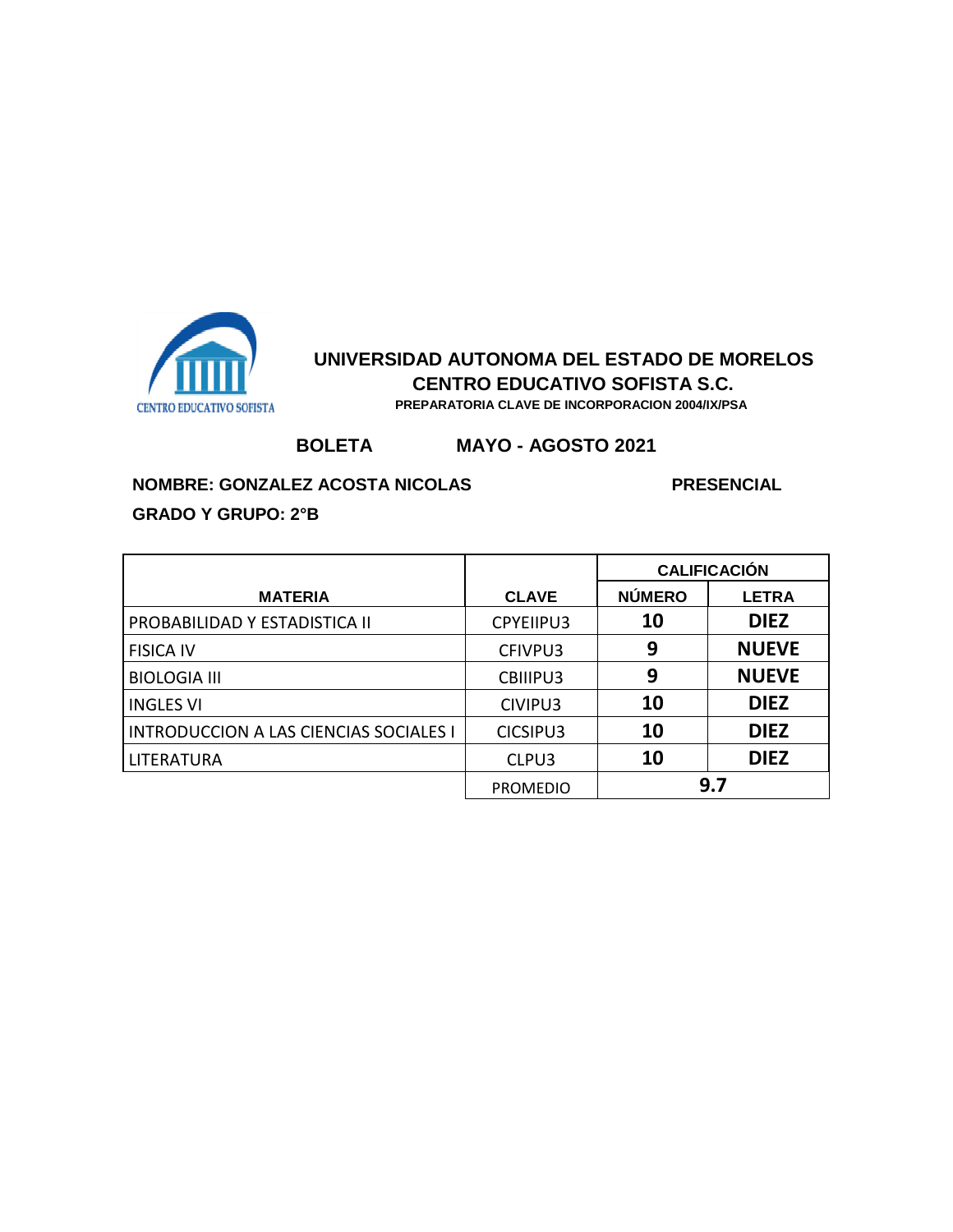

## **BOLETA MAYO - AGOSTO 2021**

### **NOMBRE: GONZALEZ ESTRADA CRISTIAN PRESENCIAL**

|                                               |                 | <b>CALIFICACIÓN</b> |              |
|-----------------------------------------------|-----------------|---------------------|--------------|
| <b>MATERIA</b>                                | <b>CLAVE</b>    | <b>NÚMERO</b>       | <b>LETRA</b> |
| PROBABILIDAD Y ESTADISTICA II                 | CPYEIIPU3       | 6                   | <b>SEIS</b>  |
| <b>FISICA IV</b>                              | CFIVPU3         | 6                   | <b>SEIS</b>  |
| <b>BIOLOGIA III</b>                           | CBIIIPU3        | 6                   | <b>SEIS</b>  |
| <b>INGLES VI</b>                              | CIVIPU3         |                     | <b>SIETE</b> |
| <b>INTRODUCCION A LAS CIENCIAS SOCIALES I</b> | CICSIPU3        | 6                   | <b>SEIS</b>  |
| LITERATURA                                    | CLPU3           | 9                   | <b>NUEVE</b> |
|                                               | <b>PROMEDIO</b> | 6.7                 |              |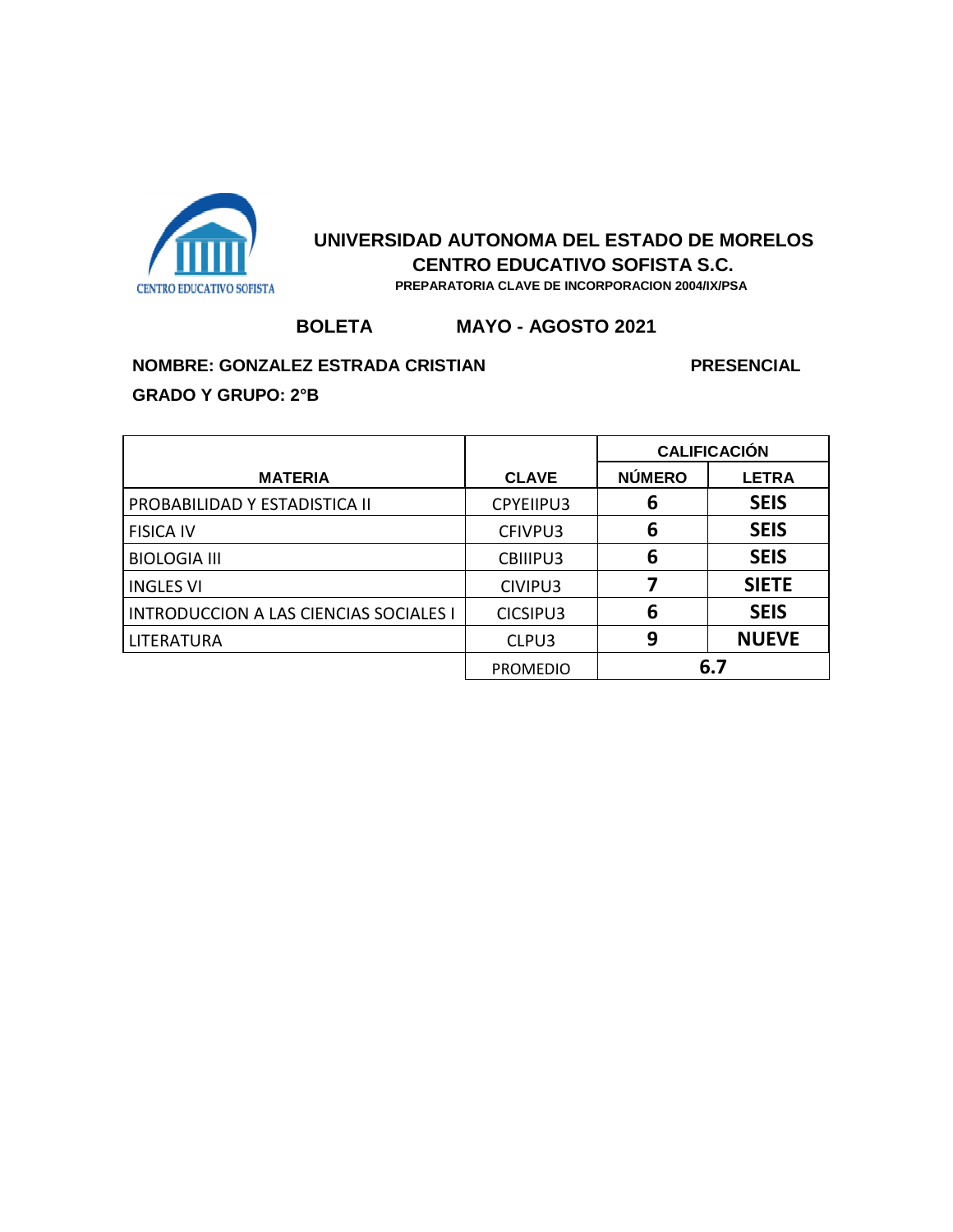

# **BOLETA MAYO - AGOSTO 2021**

**NOMBRE: LOPEZ ANGEL YOSMARA PRESENCIAL** 

|                                               |                  | <b>CALIFICACIÓN</b> |              |
|-----------------------------------------------|------------------|---------------------|--------------|
| <b>MATERIA</b>                                | <b>CLAVE</b>     | <b>NÚMERO</b>       | <b>LETRA</b> |
| PROBABILIDAD Y ESTADISTICA II                 | <b>CPYEIIPU3</b> | 6                   | <b>SEIS</b>  |
| <b>FISICA IV</b>                              | CFIVPU3          | 6                   | <b>SEIS</b>  |
| <b>BIOLOGIA III</b>                           | CBIIIPU3         | 7                   | <b>SIETE</b> |
| <b>INGLES VI</b>                              | CIVIPU3          | 10                  | <b>DIEZ</b>  |
| <b>INTRODUCCION A LAS CIENCIAS SOCIALES I</b> | CICSIPU3         | 8                   | <b>OCHO</b>  |
| LITERATURA                                    | CLPU3            | 7                   | <b>SIETE</b> |
| <b>MATEMATICAS III</b>                        | CMMIIIPU3        | 6                   | <b>SEIS</b>  |
| <b>QUIMICA I</b>                              | CQIPU3           | 7                   | <b>SIETE</b> |
| <b>HISTORIA DE MEXICO I</b>                   | CHMIPU3          |                     | <b>SIETE</b> |
|                                               | <b>PROMEDIO</b>  |                     | 7.1          |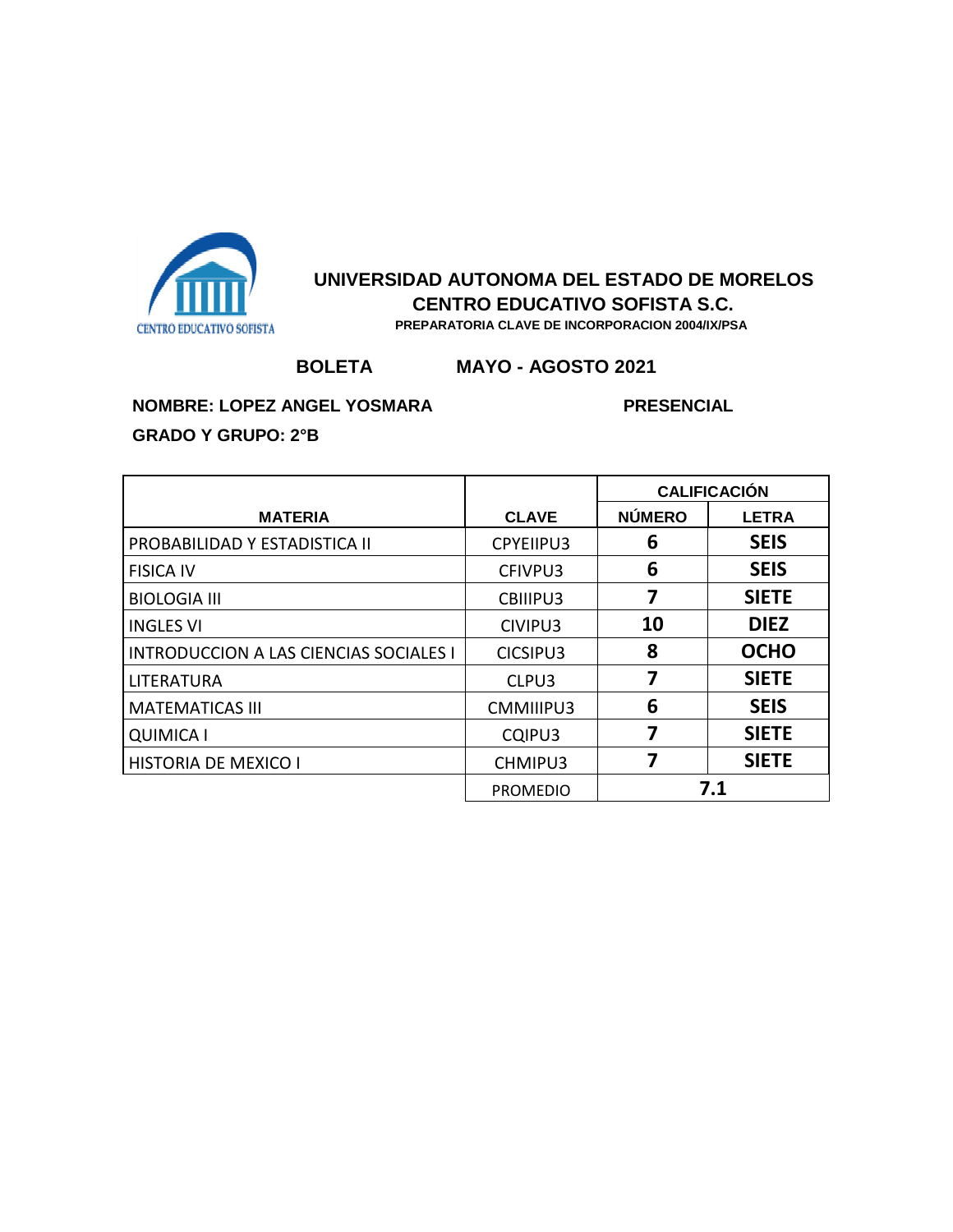

# **BOLETA MAYO - AGOSTO 2021**

#### **NOMBRE: MARQUEZ MARTINEZ ANA LAURA PRESENCIAL**

**GRADO Y GRUPO: 2°B**

**MATERIA CLAVE CALIFICACIÓN NÚMERO LETRA** PROBABILIDAD Y ESTADISTICA II CPYEIIPU3 **6 SEIS** FISICA IV CFIVPU3 **6 SEIS** BIOLOGIA III CBIIIPU3 **7 SIETE** INGLES VI CIVIPU3 **7 SIETE** INTRODUCCION A LAS CIENCIAS SOCIALES I CICSIPU3 **8 OCHO** LITERATURA CLPU3 **7 SIETE** PROMEDIO **6.8**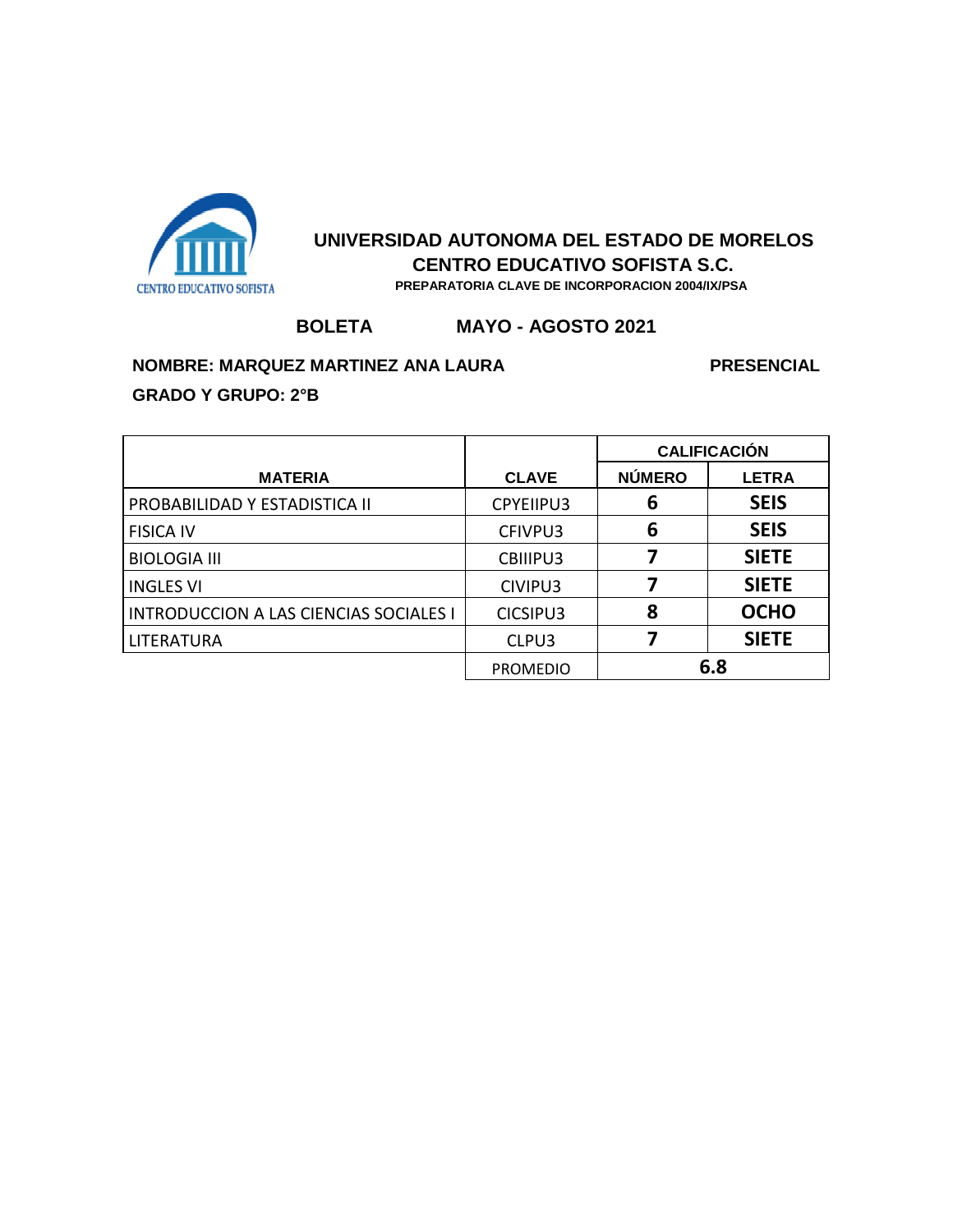

 **PREPARATORIA CLAVE DE INCORPORACION 2004/IX/PSA**

#### **BOLETA MAYO - AGOSTO 2021**

#### **NOMBRE: MENDOZA MARTINEZ ERICK ALEJANDRO PRESENCIAL**

|                                               |                 | <b>CALIFICACIÓN</b> |              |
|-----------------------------------------------|-----------------|---------------------|--------------|
| <b>MATERIA</b>                                | <b>CLAVE</b>    | <b>NÚMERO</b>       | <b>LETRA</b> |
| PROBABILIDAD Y ESTADISTICA II                 | CPYEIIPU3       | 6                   | <b>SEIS</b>  |
| <b>FISICA IV</b>                              | CFIVPU3         | 5                   | <b>CINCO</b> |
| <b>BIOLOGIA III</b>                           | CBIIIPU3        | 6                   | <b>SEIS</b>  |
| <b>INGLES VI</b>                              | CIVIPU3         | 6                   | <b>SEIS</b>  |
| <b>INTRODUCCION A LAS CIENCIAS SOCIALES I</b> | CICSIPU3        | 6                   | <b>SEIS</b>  |
| LITERATURA                                    | CLPU3           | 6                   | <b>SEIS</b>  |
|                                               | <b>PROMEDIO</b> | 5.8                 |              |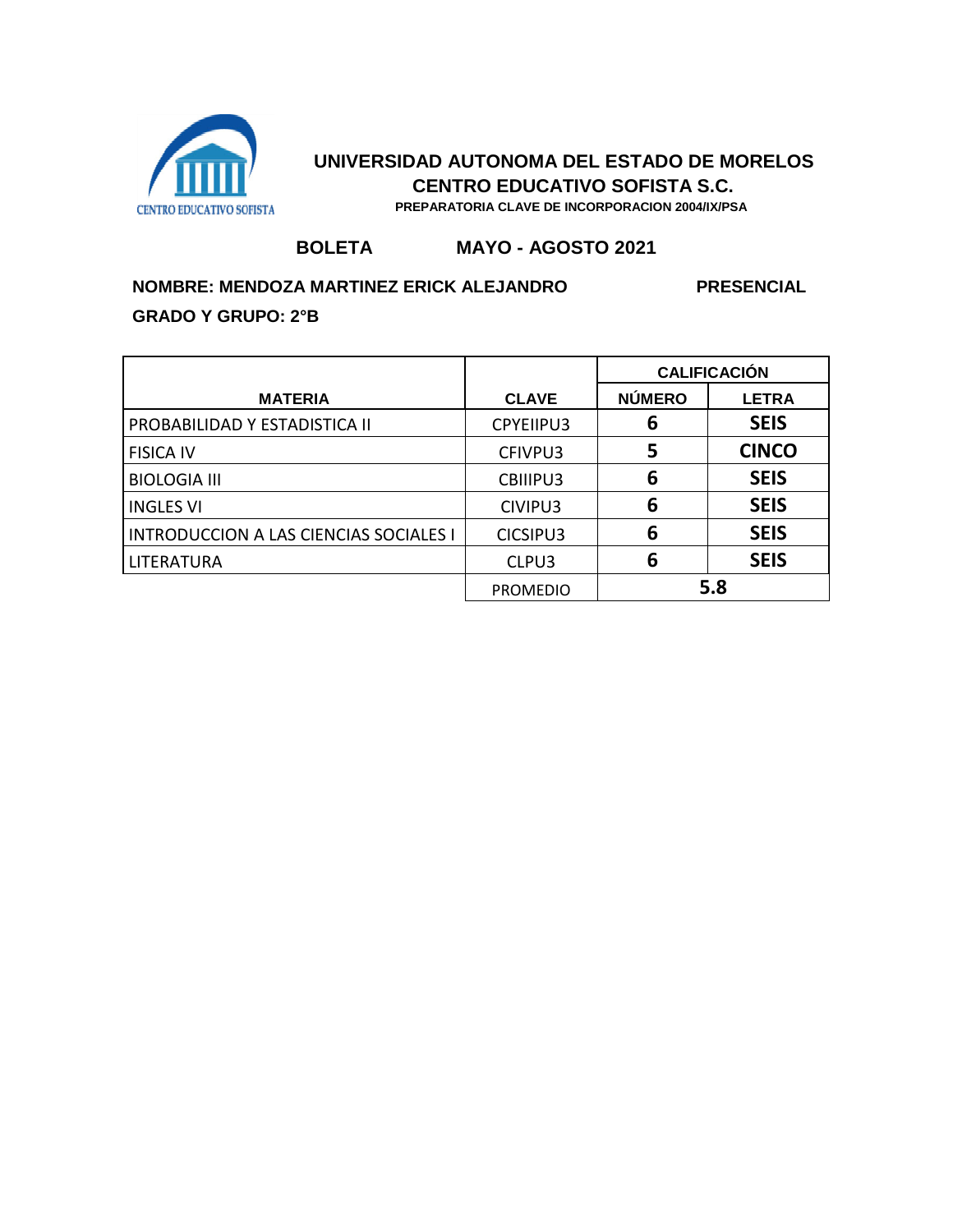

 **PREPARATORIA CLAVE DE INCORPORACION 2004/IX/PSA**

#### **BOLETA MAYO - AGOSTO 2021**

#### **NOMBRE: MORAN VARGAS MELISSA JOCELYN PRESENCIAL**

|                                               |                 | <b>CALIFICACIÓN</b> |              |
|-----------------------------------------------|-----------------|---------------------|--------------|
| <b>MATERIA</b>                                | <b>CLAVE</b>    | <b>NUMERO</b>       | <b>LETRA</b> |
| PROBABILIDAD Y ESTADISTICA II                 | CPYEIIPU3       | 6                   | <b>SEIS</b>  |
| <b>FISICA IV</b>                              | CFIVPU3         | 6                   | <b>SEIS</b>  |
| <b>BIOLOGIA III</b>                           | CBIIIPU3        | 7                   | <b>SIETE</b> |
| <b>INGLES VI</b>                              | CIVIPU3         | 8                   | <b>OCHO</b>  |
| <b>INTRODUCCION A LAS CIENCIAS SOCIALES I</b> | CICSIPU3        | 7                   | <b>SIETE</b> |
| LITERATURA                                    | CLPU3           | 9                   | <b>NUEVE</b> |
| <b>MATEMATICAS III</b>                        | CMMIIIPU3       | 7                   | <b>SIETE</b> |
| <b>QUIMICA I</b>                              | CQIPU3          | 7                   | <b>SIETE</b> |
| <b>INGLES I</b>                               | CIIPU3          | 8                   | <b>OCHO</b>  |
|                                               | <b>PROMEDIO</b> |                     | 7.2          |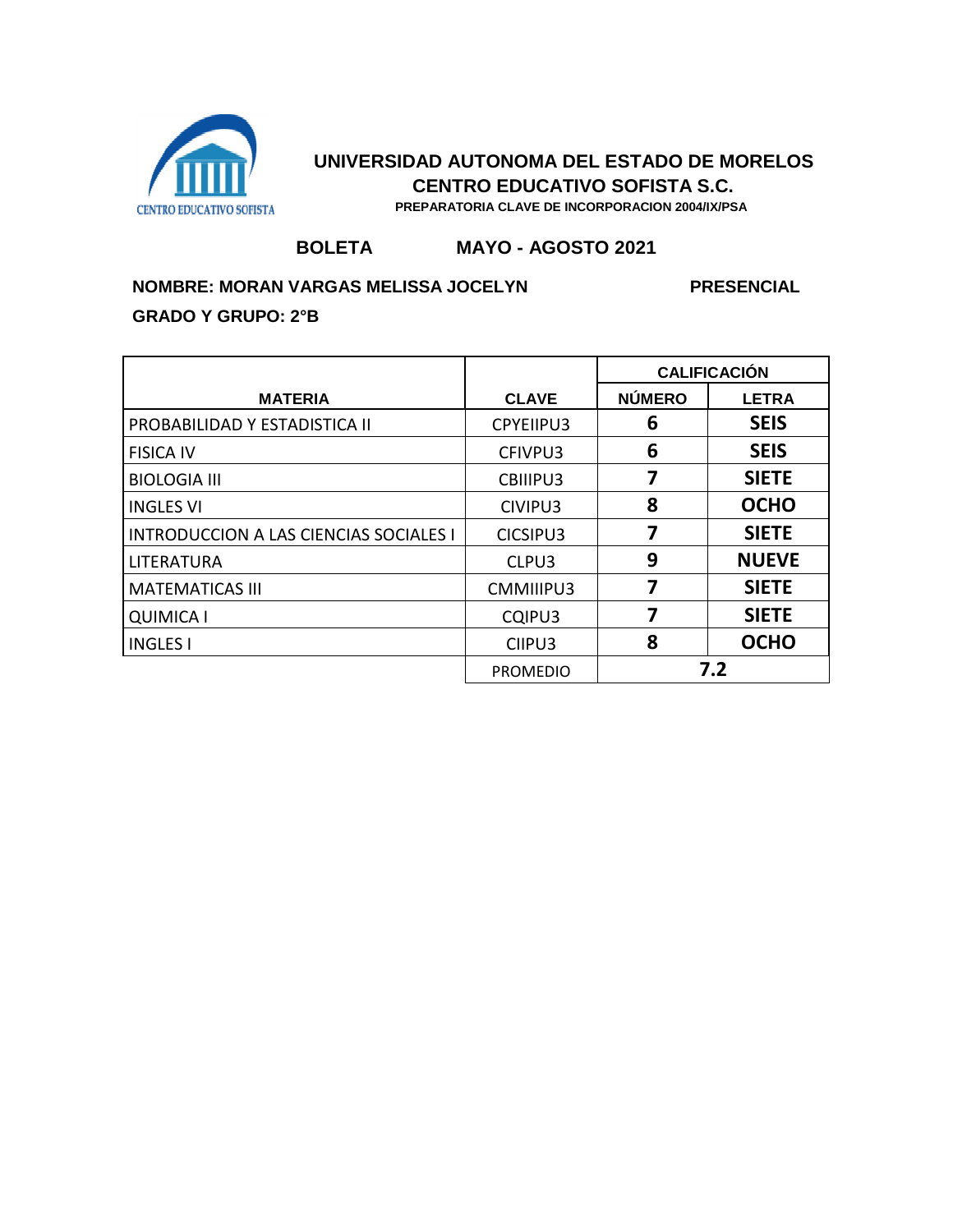

 **PREPARATORIA CLAVE DE INCORPORACION 2004/IX/PSA**

#### **BOLETA MAYO - AGOSTO 2021**

#### **NOMBRE: OROZCO-ACEVEDO JESSICA PRESENCIAL**

|                                               |                 | <b>CALIFICACIÓN</b> |              |
|-----------------------------------------------|-----------------|---------------------|--------------|
| <b>MATERIA</b>                                | <b>CLAVE</b>    | <b>NÚMERO</b>       | <b>LETRA</b> |
| PROBABILIDAD Y ESTADISTICA II                 | CPYEIIPU3       | 6                   | <b>SEIS</b>  |
| <b>FISICA IV</b>                              | CFIVPU3         | 6                   | <b>SEIS</b>  |
| <b>BIOLOGIA III</b>                           | CBIIIPU3        | 6                   | <b>SEIS</b>  |
| <b>INGLES VI</b>                              | CIVIPU3         | 8                   | <b>OCHO</b>  |
| <b>INTRODUCCION A LAS CIENCIAS SOCIALES I</b> | CICSIPU3        |                     | <b>SIETE</b> |
| LITERATURA                                    | CLPU3           |                     | <b>SIETE</b> |
|                                               | <b>PROMEDIO</b> |                     | 6.7          |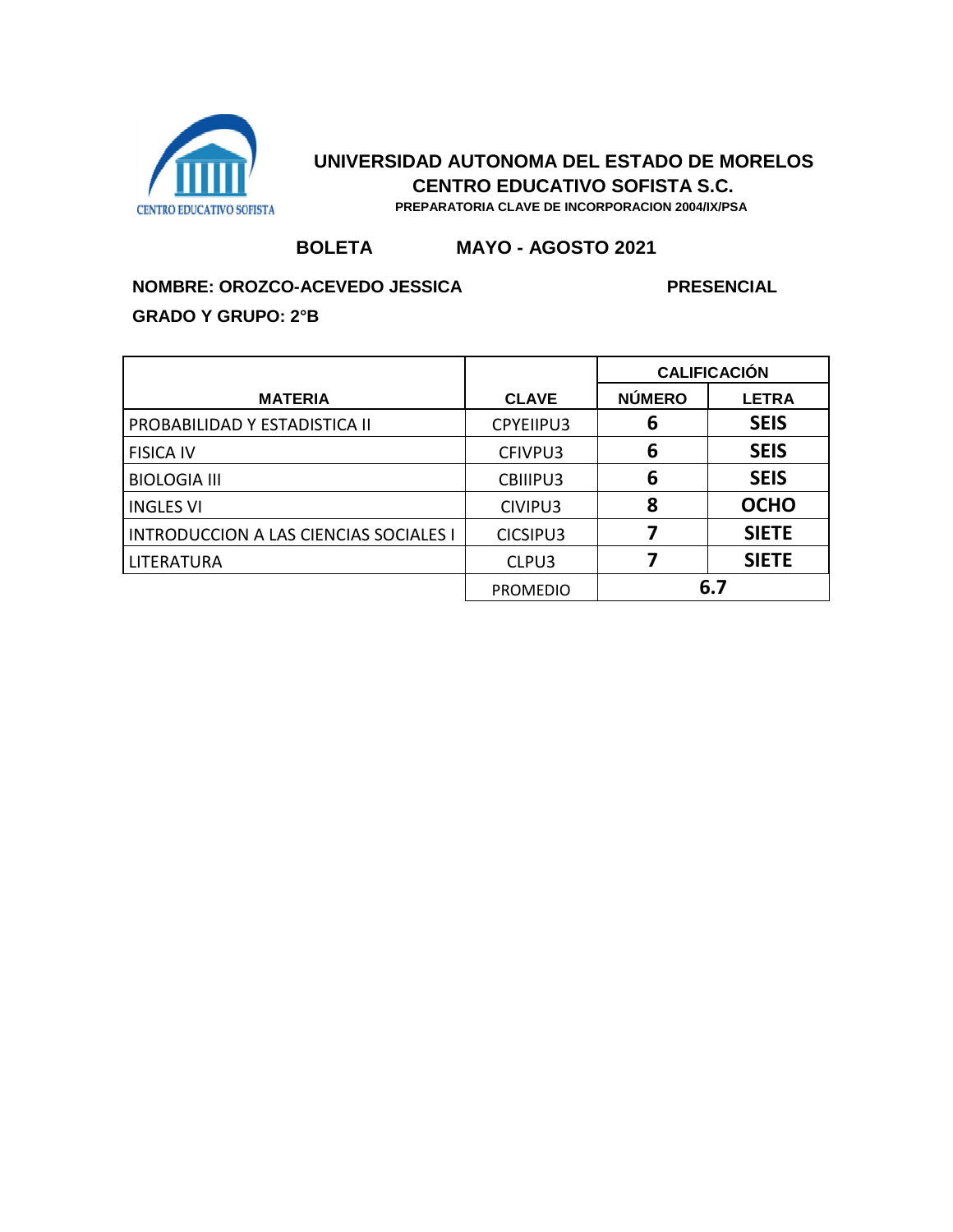

#### **BOLETA MAYO - AGOSTO 2021**

## **NOMBRE: PALACIOS CARRASCO ARMANDO DANIEL PRESENCIAL GRADO Y GRUPO: 2°B**

**MATERIA CLAVE CALIFICACIÓN NÚMERO LETRA** PROBABILIDAD Y ESTADISTICA II CPYEIIPU3 **6 SEIS** FISICA IV CFIVPU3 **6 SEIS** BIOLOGIA III CBIIIPU3 **6 SEIS** INGLES VI CIVIPU3 **8 OCHO** INTRODUCCION A LAS CIENCIAS SOCIALES I CICSIPU3 **7 SIETE** LITERATURA CLPU3 **7 SIETE** HISTORIA DE MEXICO II CHMIIPU3 **7 SIETE** INGLES III CIIIIPU3 **7 SIETE** TALLER DE LECTURA Y REDACCION III CTLRIIIPU3 **7 SIETE** PROMEDIO **6.8**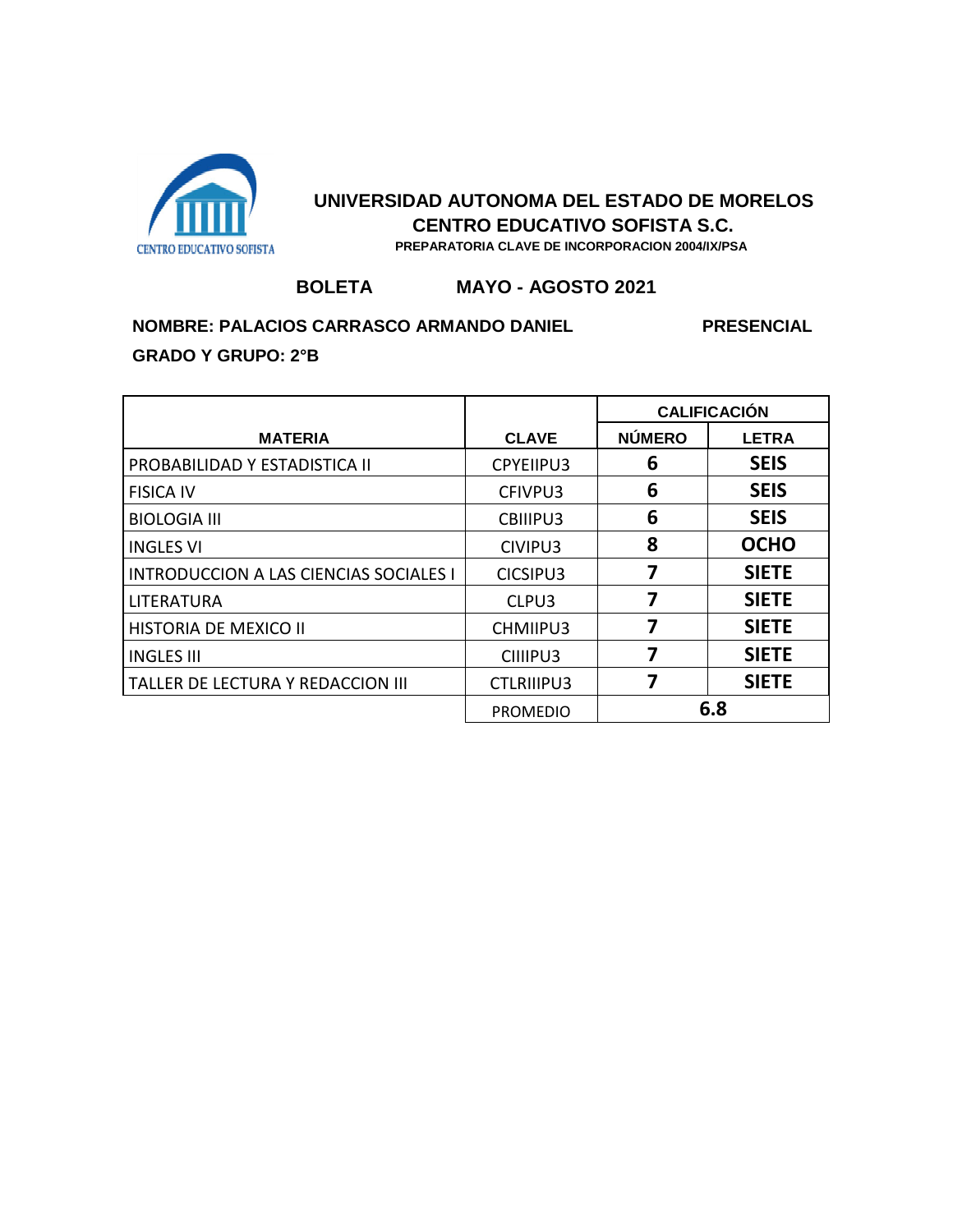

### **BOLETA MAYO - AGOSTO 2021**

# **NOMBRE: PEREA LOPEZ JOSMAR IRAN PRESENCIAL GRADO Y GRUPO: 2°B**

|                                               |                  | <b>CALIFICACIÓN</b> |              |
|-----------------------------------------------|------------------|---------------------|--------------|
| <b>MATERIA</b>                                | <b>CLAVE</b>     | <b>NÚMERO</b>       | <b>LETRA</b> |
| PROBABILIDAD Y ESTADISTICA II                 | <b>CPYEIIPU3</b> | 9                   | <b>NUEVE</b> |
| <b>FISICA IV</b>                              | CFIVPU3          | 7                   | <b>SIETE</b> |
| <b>BIOLOGIA III</b>                           | CBIIIPU3         | 7                   | <b>SIETE</b> |
| <b>INGLES VI</b>                              | CIVIPU3          | 8                   | <b>OCHO</b>  |
| <b>INTRODUCCION A LAS CIENCIAS SOCIALES I</b> | CICSIPU3         | 9                   | <b>NUEVE</b> |
| LITERATURA                                    | CLPU3            | 9                   | <b>NUEVE</b> |
|                                               | <b>PROMEDIO</b>  |                     | 8.2          |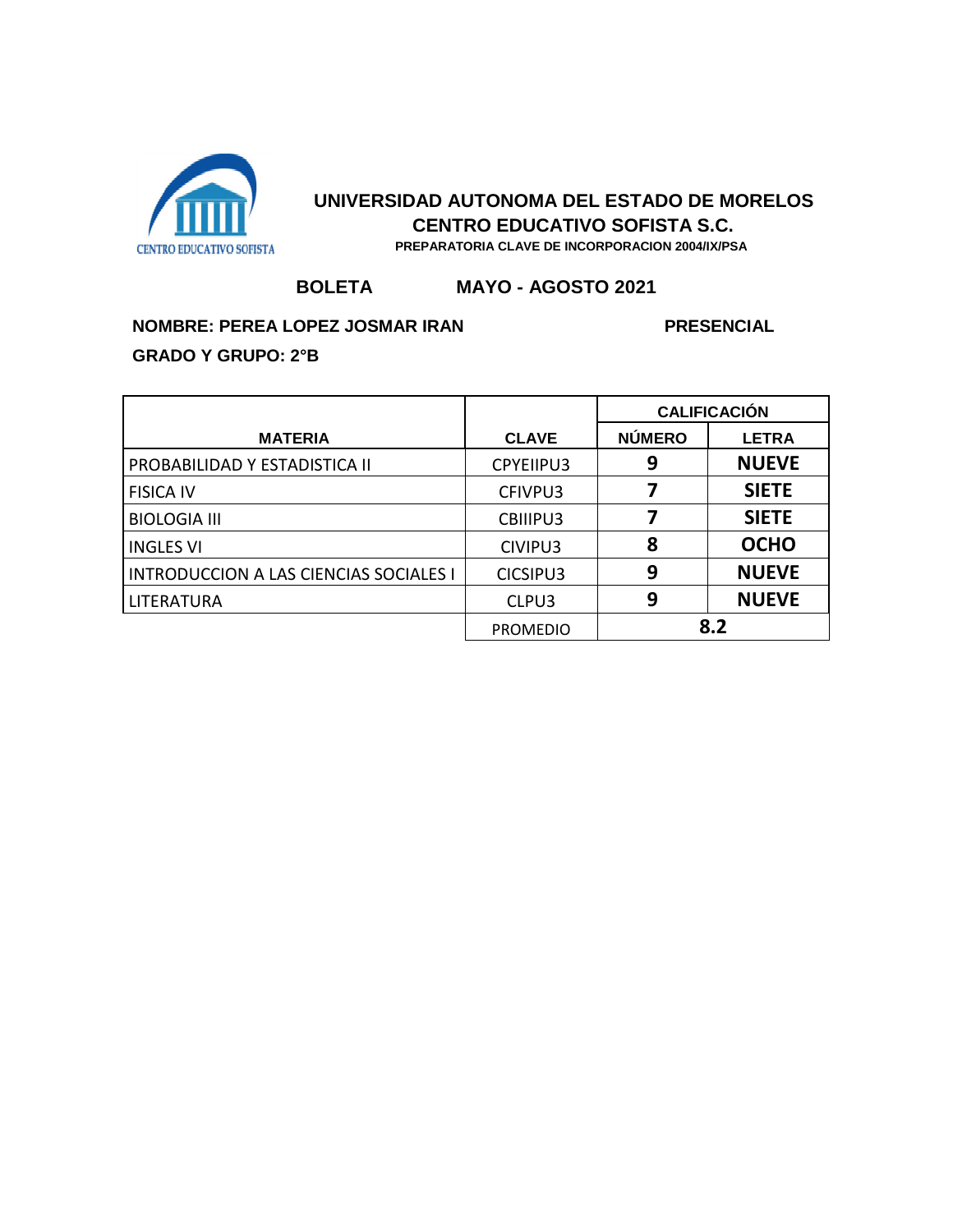

 **PREPARATORIA CLAVE DE INCORPORACION 2004/IX/PSA**

## **BOLETA MAYO – AGOSTO 2021**

**NOMBRE: RAMIREZ RAMIREZ ASTRID DANIELA PRESENCIAL** 

|                                               |                 | <b>CALIFICACIÓN</b> |              |
|-----------------------------------------------|-----------------|---------------------|--------------|
| <b>MATERIA</b>                                | <b>CLAVE</b>    | <b>NÚMERO</b>       | <b>LETRA</b> |
| PROBABILIDAD Y ESTADISTICA II                 | CPYEIIPU3       | 6                   | <b>SEIS</b>  |
| <b>FISICA IV</b>                              | CFIVPU3         | 6                   | <b>SEIS</b>  |
| <b>BIOLOGIA III</b>                           | CBIIIPU3        | 6                   | <b>SEIS</b>  |
| <b>INGLES VI</b>                              | CIVIPU3         | 8                   | <b>OCHO</b>  |
| <b>INTRODUCCION A LAS CIENCIAS SOCIALES I</b> | CICSIPU3        |                     | <b>SIETE</b> |
| LITERATURA                                    | CLPU3           |                     | <b>SIETE</b> |
|                                               | <b>PROMEDIO</b> |                     | 6.7          |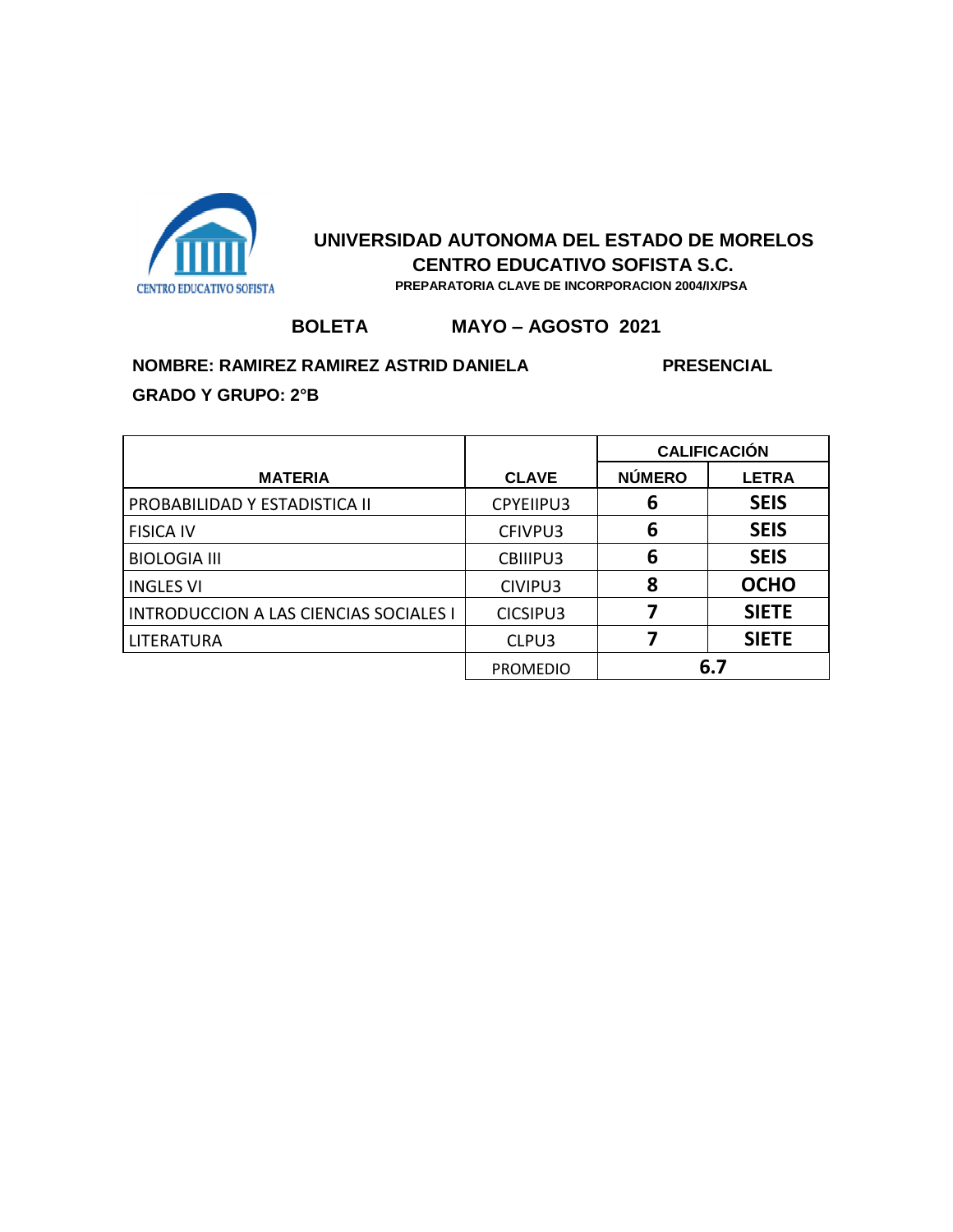

#### **BOLETA MAYO - AGOSTO 2021**

# **NOMBRE: RAMIREZ RIVERA ANA LILI PRESENCIAL PRESENCIAL**

|                                               |                 | <b>CALIFICACIÓN</b> |              |
|-----------------------------------------------|-----------------|---------------------|--------------|
| <b>MATERIA</b>                                | <b>CLAVE</b>    | <b>NÚMERO</b>       | <b>LETRA</b> |
| PROBABILIDAD Y ESTADISTICA II                 | CPYEIIPU3       | 5                   | <b>CINCO</b> |
| <b>FISICA IV</b>                              | CFIVPU3         | 6                   | <b>SEIS</b>  |
| <b>BIOLOGIA III</b>                           | CBIIIPU3        | 6                   | <b>SEIS</b>  |
| <b>INGLES VI</b>                              | CIVIPU3         | 5                   | <b>CINCO</b> |
| <b>INTRODUCCION A LAS CIENCIAS SOCIALES I</b> | CICSIPU3        | 6                   | <b>SEIS</b>  |
| LITERATURA                                    | CLPU3           | 6                   | <b>SEIS</b>  |
|                                               | <b>PROMEDIO</b> |                     | 5.7          |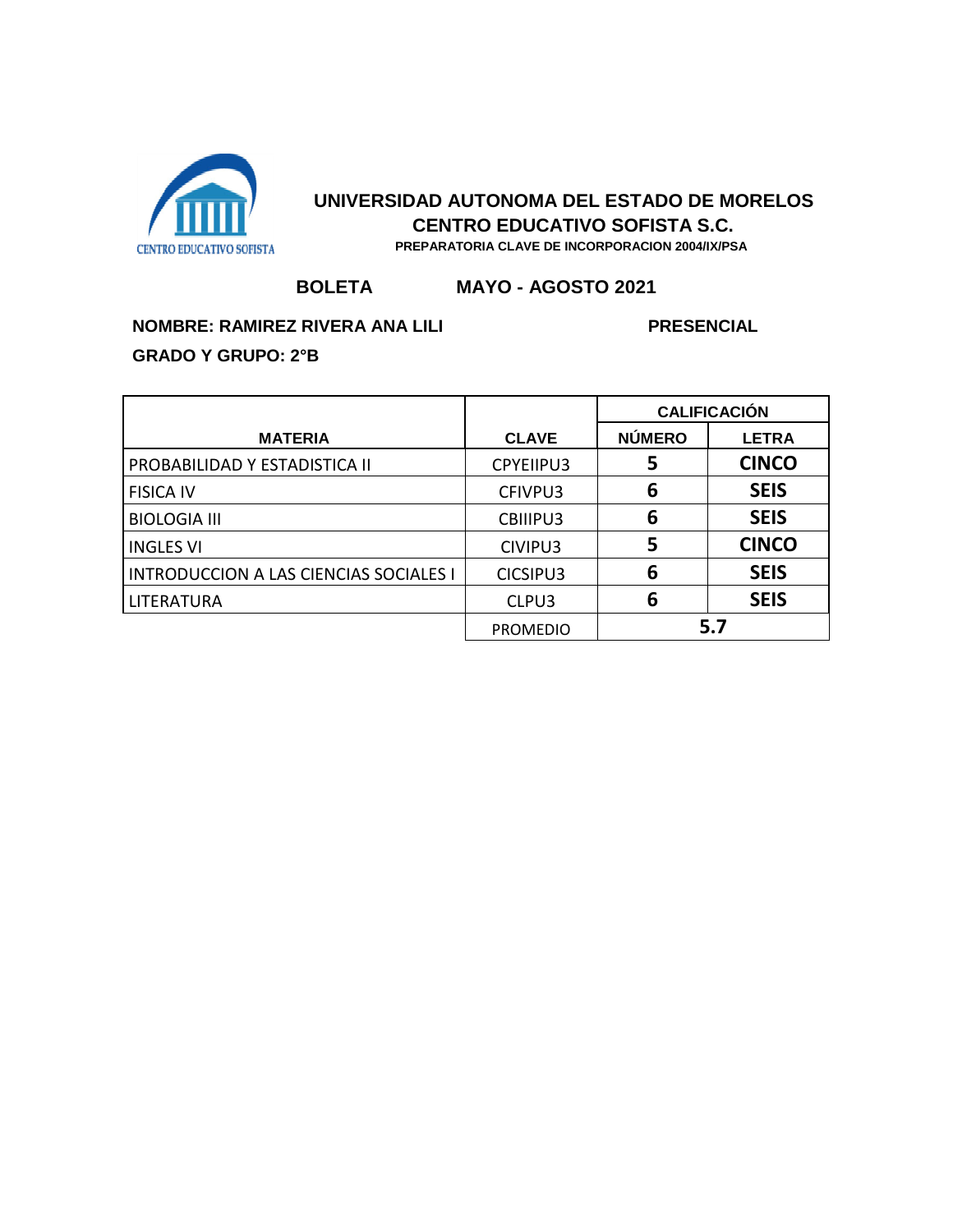

## **BOLETA MAYO - AGOSTO 2021**

**NOMBRE: RESENDIZ GONZALEZ MICHAEL PRESENCIAL PRESENCIAL** 

|                                               |                 | <b>CALIFICACIÓN</b> |              |
|-----------------------------------------------|-----------------|---------------------|--------------|
| <b>MATERIA</b>                                | <b>CLAVE</b>    | <b>NÚMERO</b>       | <b>LETRA</b> |
| PROBABILIDAD Y ESTADISTICA II                 | CPYEIIPU3       | 6                   | <b>SEIS</b>  |
| <b>FISICA IV</b>                              | CFIVPU3         | 6                   | <b>SEIS</b>  |
| <b>BIOLOGIA III</b>                           | CBIIIPU3        |                     | <b>SIETE</b> |
| <b>INGLES VI</b>                              | CIVIPU3         | 8                   | <b>OCHO</b>  |
| <b>INTRODUCCION A LAS CIENCIAS SOCIALES I</b> | CICSIPU3        | 6                   | <b>SEIS</b>  |
| LITERATURA                                    | CLPU3           | 8                   | <b>OCHO</b>  |
|                                               | <b>PROMEDIO</b> | 6.8                 |              |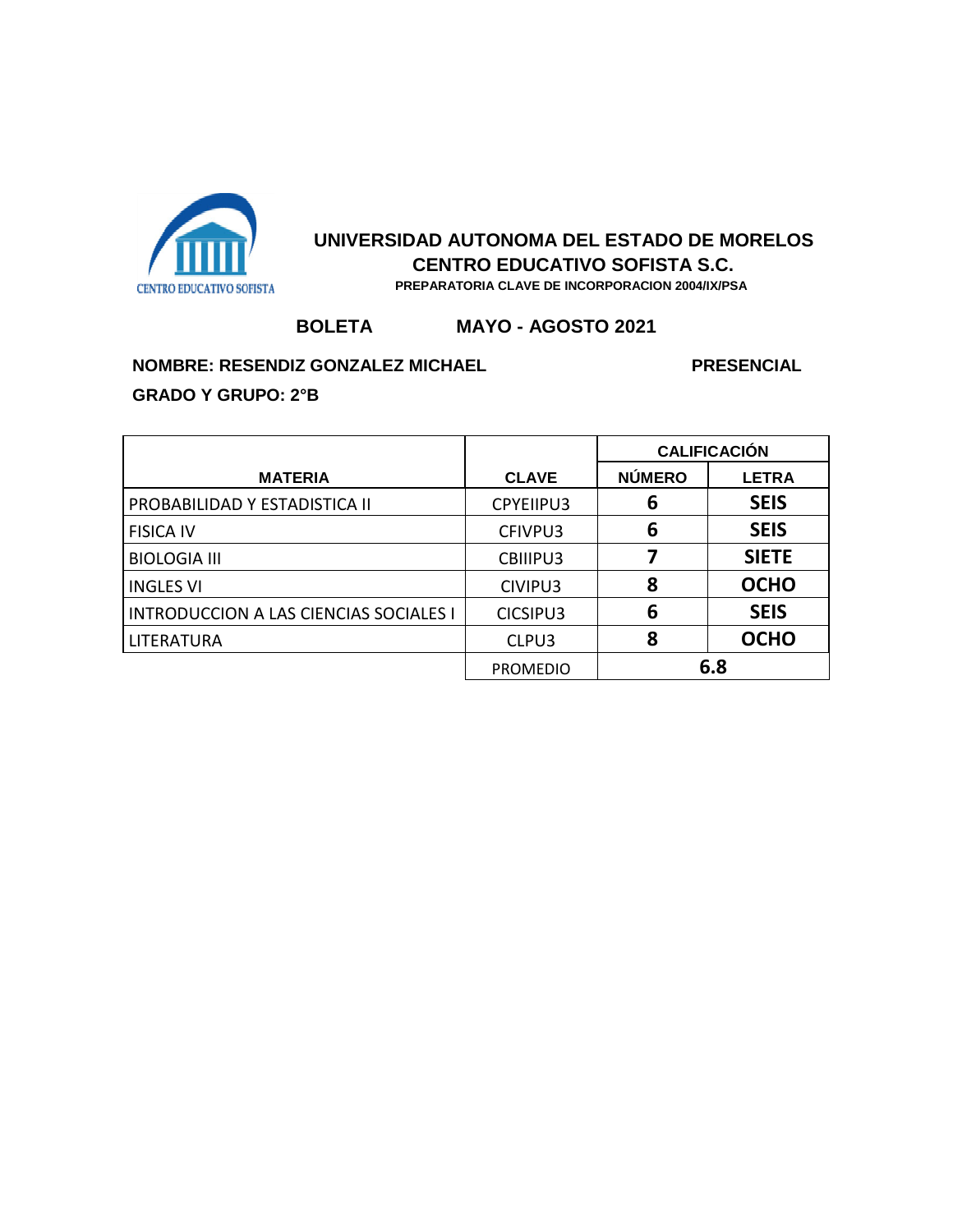

#### **BOLETA MAYO - AGOSTO 2021**

# **NOMBRE: SALGADO YAMADA NAOMI PRESENCIAL**

|                                               |                 | <b>CALIFICACIÓN</b> |              |
|-----------------------------------------------|-----------------|---------------------|--------------|
| <b>MATERIA</b>                                | <b>CLAVE</b>    | <b>NÚMERO</b>       | <b>LETRA</b> |
| PROBABILIDAD Y ESTADISTICA II                 | CPYEIIPU3       | 9                   | <b>NUEVE</b> |
| <b>FISICA IV</b>                              | CFIVPU3         | 9                   | <b>NUEVE</b> |
| <b>BIOLOGIA III</b>                           | CBIIIPU3        | 9                   | <b>NUEVE</b> |
| <b>INGLES VI</b>                              | CIVIPU3         | 10                  | <b>DIEZ</b>  |
| <b>INTRODUCCION A LAS CIENCIAS SOCIALES I</b> | CICSIPU3        | 10                  | <b>DIEZ</b>  |
| LITERATURA                                    | CLPU3           | 10                  | <b>DIEZ</b>  |
|                                               | <b>PROMEDIO</b> | 9.5                 |              |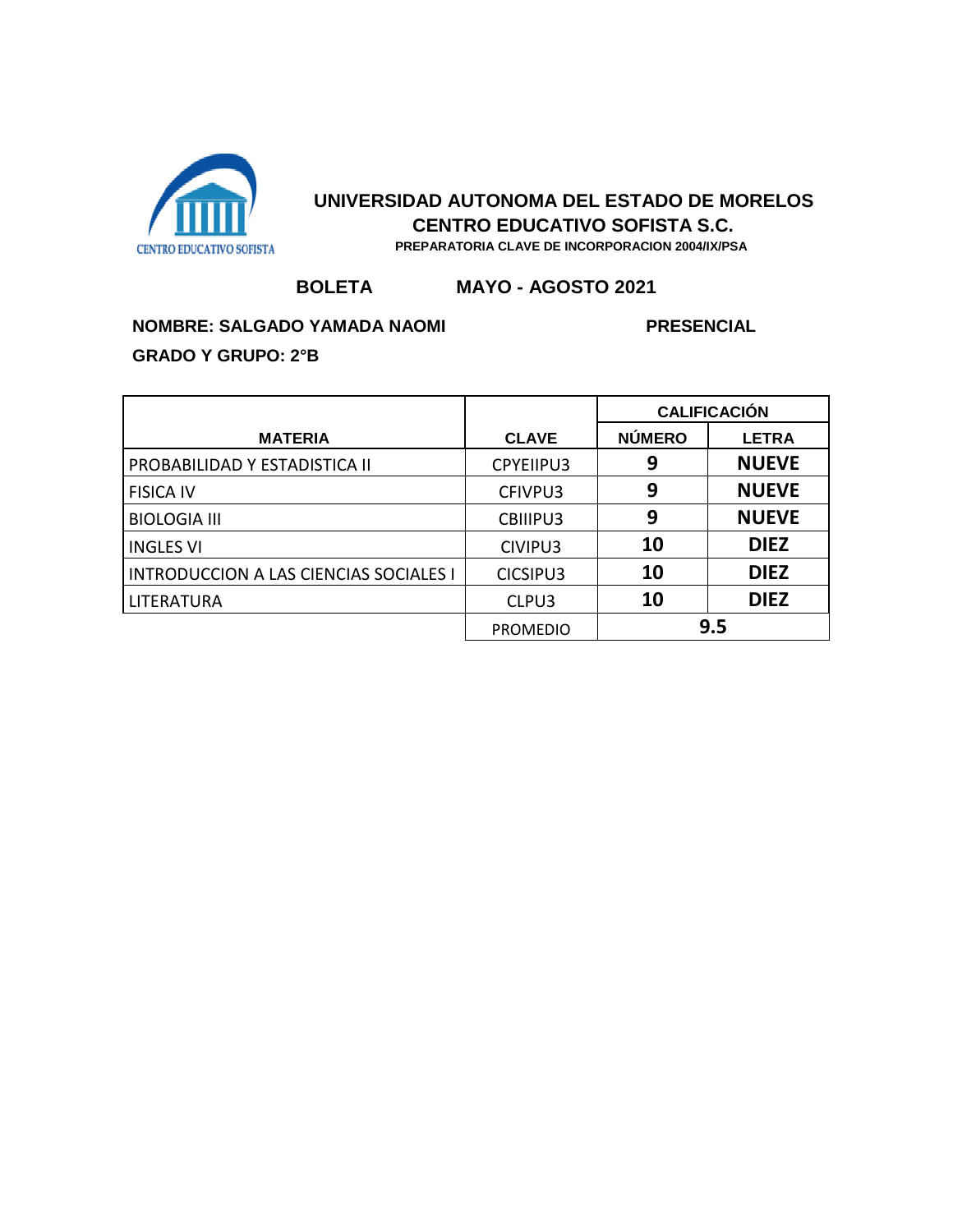

## **BOLETA MAYO - AGOSTO 2021**

#### **NOMBRE: SANCHEZ HERNANDEZ RUBI PRESENCIAL**

|                                               |                 | <b>CALIFICACIÓN</b> |              |
|-----------------------------------------------|-----------------|---------------------|--------------|
| <b>MATERIA</b>                                | <b>CLAVE</b>    | <b>NÚMERO</b>       | <b>LETRA</b> |
| PROBABILIDAD Y ESTADISTICA II                 | CPYEIIPU3       | 10                  | <b>DIEZ</b>  |
| <b>FISICA IV</b>                              | CFIVPU3         | 9                   | <b>NUEVE</b> |
| <b>BIOLOGIA III</b>                           | CBIIIPU3        | 9                   | <b>NUEVE</b> |
| <b>INGLES VI</b>                              | CIVIPU3         | 10                  | <b>DIEZ</b>  |
| <b>INTRODUCCION A LAS CIENCIAS SOCIALES I</b> | CICSIPU3        | 10                  | <b>DIEZ</b>  |
| LITERATURA                                    | CLPU3           | 10                  | <b>DIEZ</b>  |
|                                               | <b>PROMEDIO</b> |                     | 9.7          |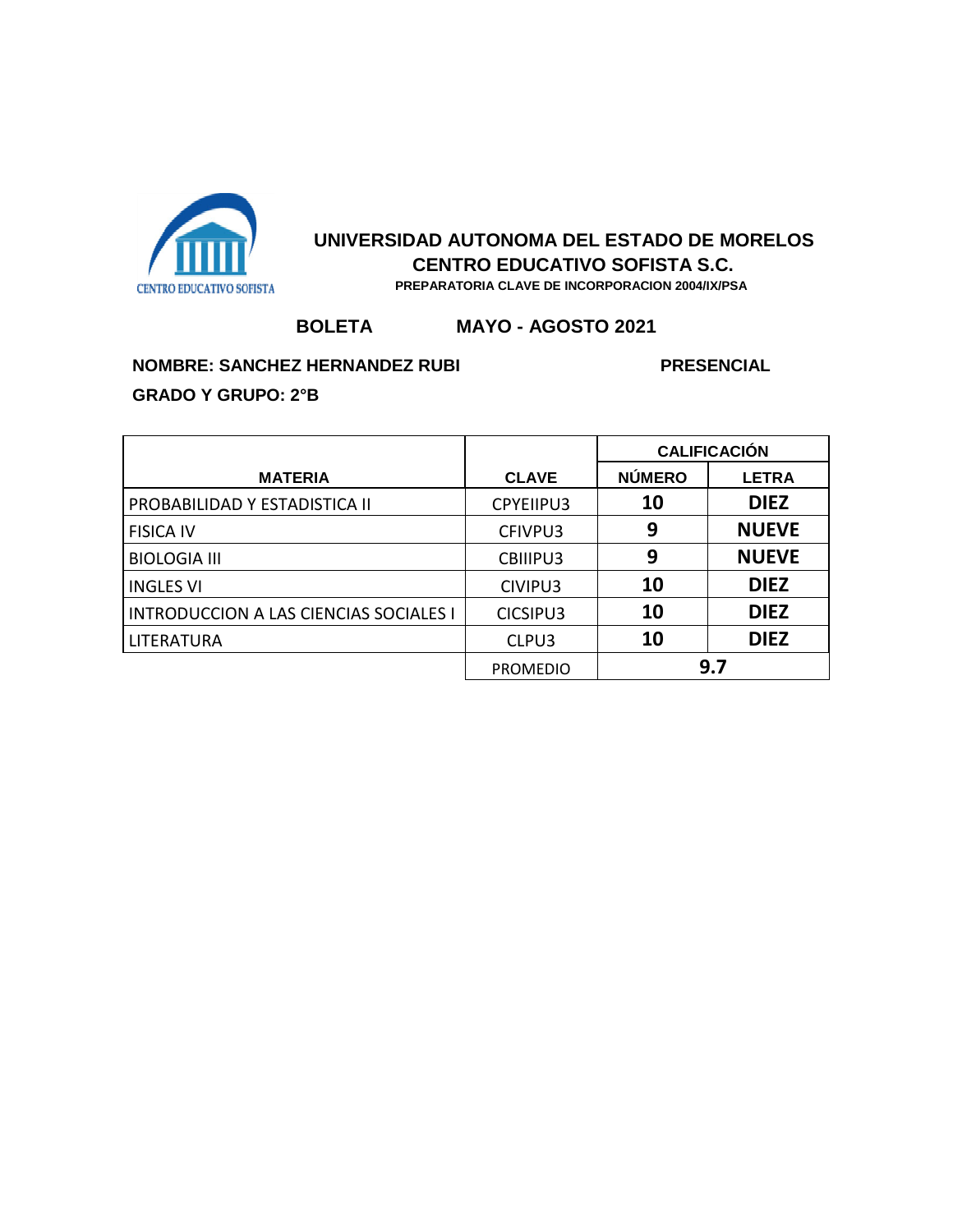

### **BOLETA MAYO - AGOSTO 2021**

# **NOMBRE: SANCHEZ ROMERO JATNIEL PRESENCIAL**

|                                        |                  | <b>CALIFICACIÓN</b> |              |
|----------------------------------------|------------------|---------------------|--------------|
| <b>MATERIA</b>                         | <b>CLAVE</b>     | <b>NÚMERO</b>       | <b>LETRA</b> |
| PROBABILIDAD Y ESTADISTICA II          | <b>CPYEIIPU3</b> | 6                   | <b>SEIS</b>  |
| <b>FISICA IV</b>                       | CFIVPU3          | 6                   | <b>SEIS</b>  |
| <b>BIOLOGIA III</b>                    | CBIIIPU3         | 6                   | <b>SEIS</b>  |
| <b>INGLES VI</b>                       | CIVIPU3          | 6                   | <b>SEIS</b>  |
| INTRODUCCION A LAS CIENCIAS SOCIALES I | CICSIPU3         | 7                   | <b>SIETE</b> |
| LITERATURA                             | CLPU3            |                     | <b>SIETE</b> |
| <b>MATEMATICAS IV</b>                  | CMMIVPU3         | 5                   | <b>CINCO</b> |
|                                        | <b>PROMEDIO</b>  |                     | 6.1          |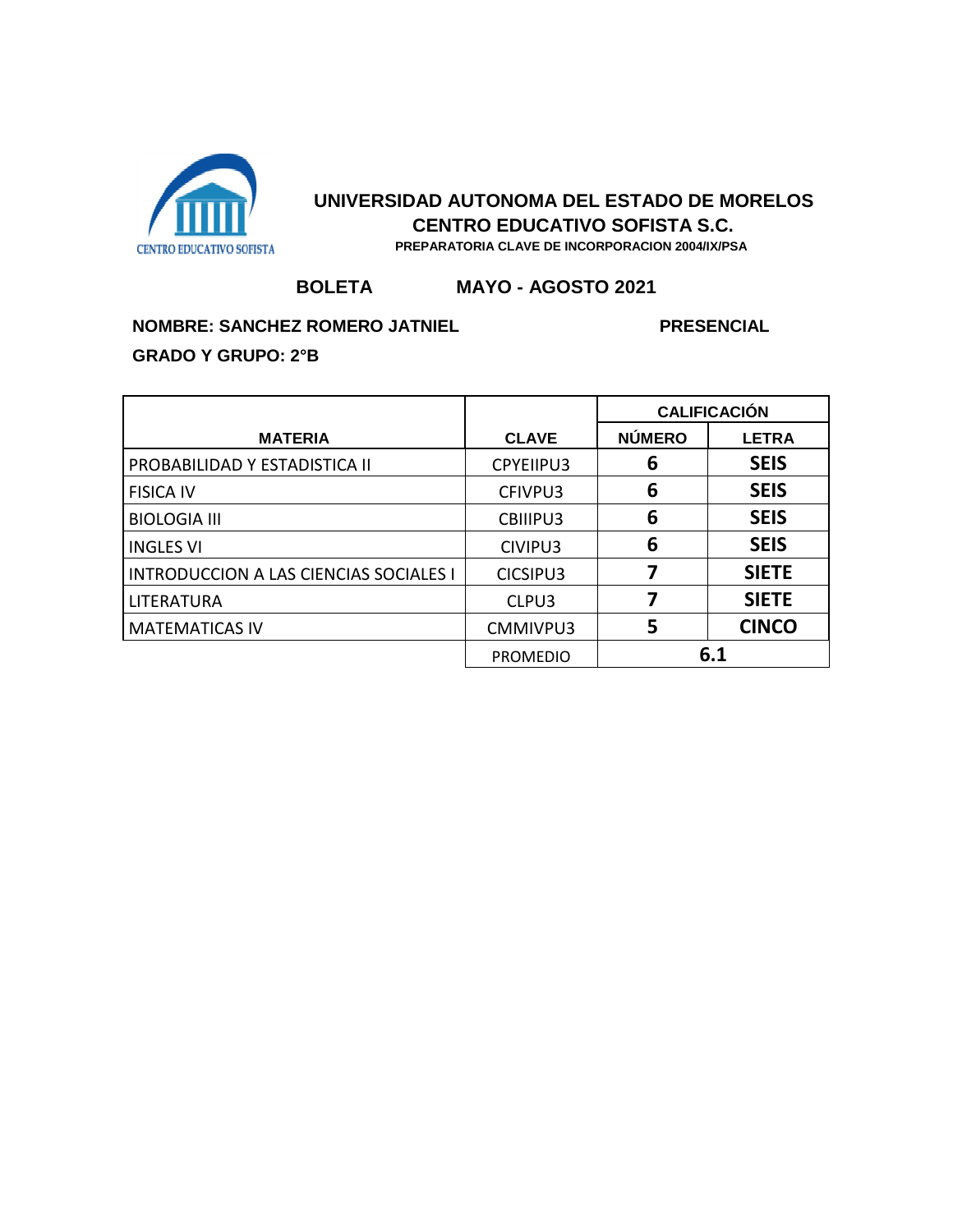

#### **BOLETA MAYO - AGOSTO 2021**

#### **NOMBRE: SERRANO CARRERA AXEL JAVIER PRESENCIAL PRESENCIAL**

|                                               |                 | <b>CALIFICACIÓN</b> |              |
|-----------------------------------------------|-----------------|---------------------|--------------|
| <b>MATERIA</b>                                | <b>CLAVE</b>    | <b>NÚMERO</b>       | <b>LETRA</b> |
| PROBABILIDAD Y ESTADISTICA II                 | CPYEIIPU3       | 6                   | <b>SEIS</b>  |
| <b>FISICA IV</b>                              | CFIVPU3         | 6                   | <b>SEIS</b>  |
| <b>BIOLOGIA III</b>                           | CBIIIPU3        | 6                   | <b>SEIS</b>  |
| <b>INGLES VI</b>                              | CIVIPU3         | 7                   | <b>SIETE</b> |
| <b>INTRODUCCION A LAS CIENCIAS SOCIALES I</b> | CICSIPU3        |                     | <b>SIETE</b> |
| <b>LITERATURA</b>                             | CLPU3           |                     | <b>SIETE</b> |
|                                               | <b>PROMEDIO</b> | 6.5                 |              |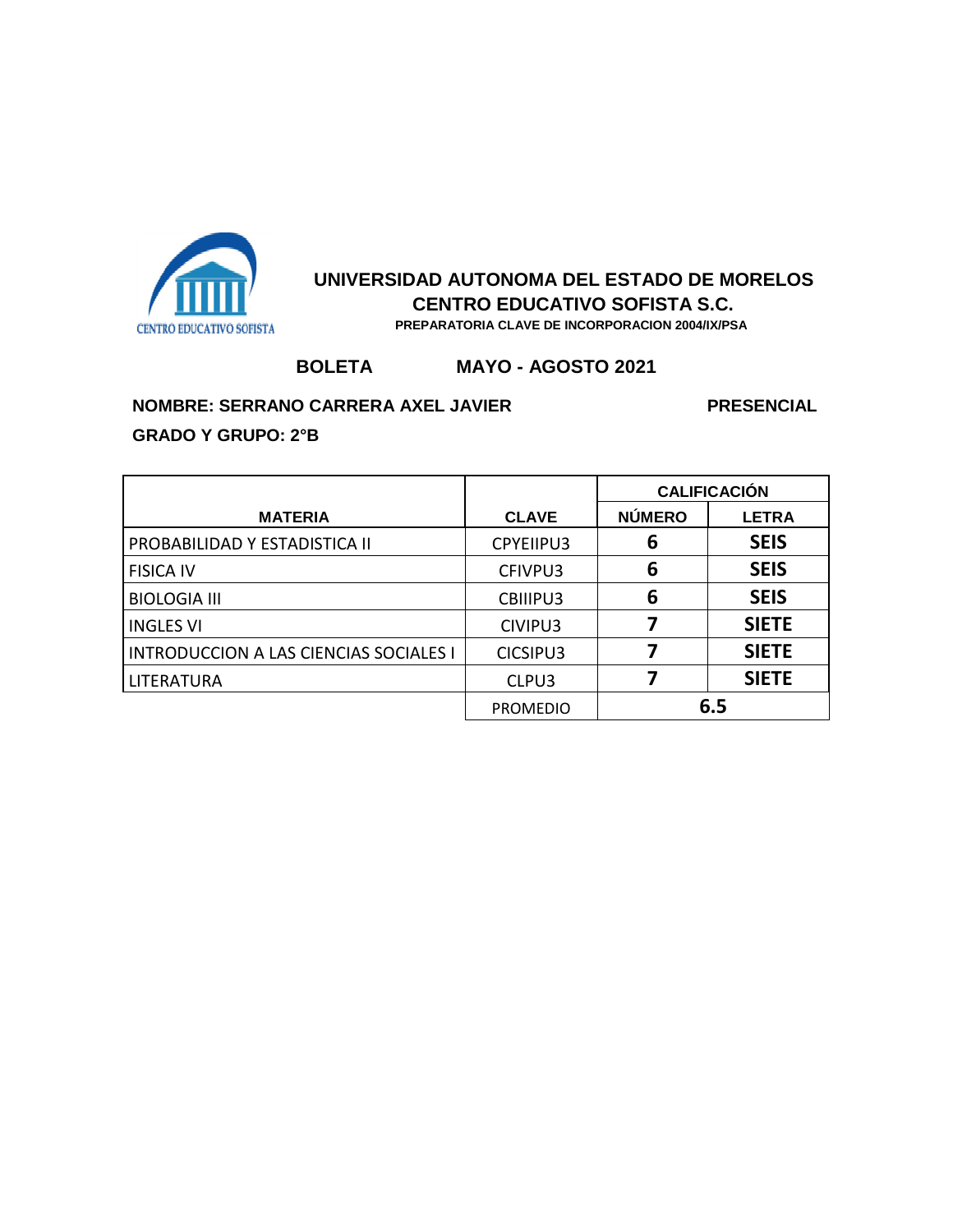

 **PREPARATORIA CLAVE DE INCORPORACION 2004/IX/PSA**

# **BOLETA MAYO - AGOSTO 2021**

#### **NOMBRE: TORRES FLORES DULCE MELANY PRESENCIAL**

|                                               |                 | <b>CALIFICACIÓN</b> |              |
|-----------------------------------------------|-----------------|---------------------|--------------|
| <b>MATERIA</b>                                | <b>CLAVE</b>    | <b>NÚMERO</b>       | <b>LETRA</b> |
| PROBABILIDAD Y ESTADISTICA II                 | CPYEIIPU3       | 6                   | <b>SEIS</b>  |
| <b>FISICA IV</b>                              | CFIVPU3         | 6                   | <b>SEIS</b>  |
| <b>BIOLOGIA III</b>                           | CBIIIPU3        | 6                   | <b>SEIS</b>  |
| <b>INGLES VI</b>                              | CIVIPU3         | 8                   | <b>OCHO</b>  |
| <b>INTRODUCCION A LAS CIENCIAS SOCIALES I</b> | CICSIPU3        |                     | <b>SIETE</b> |
| LITERATURA                                    | CLPU3           |                     | <b>SIETE</b> |
|                                               | <b>PROMEDIO</b> |                     | 6.7          |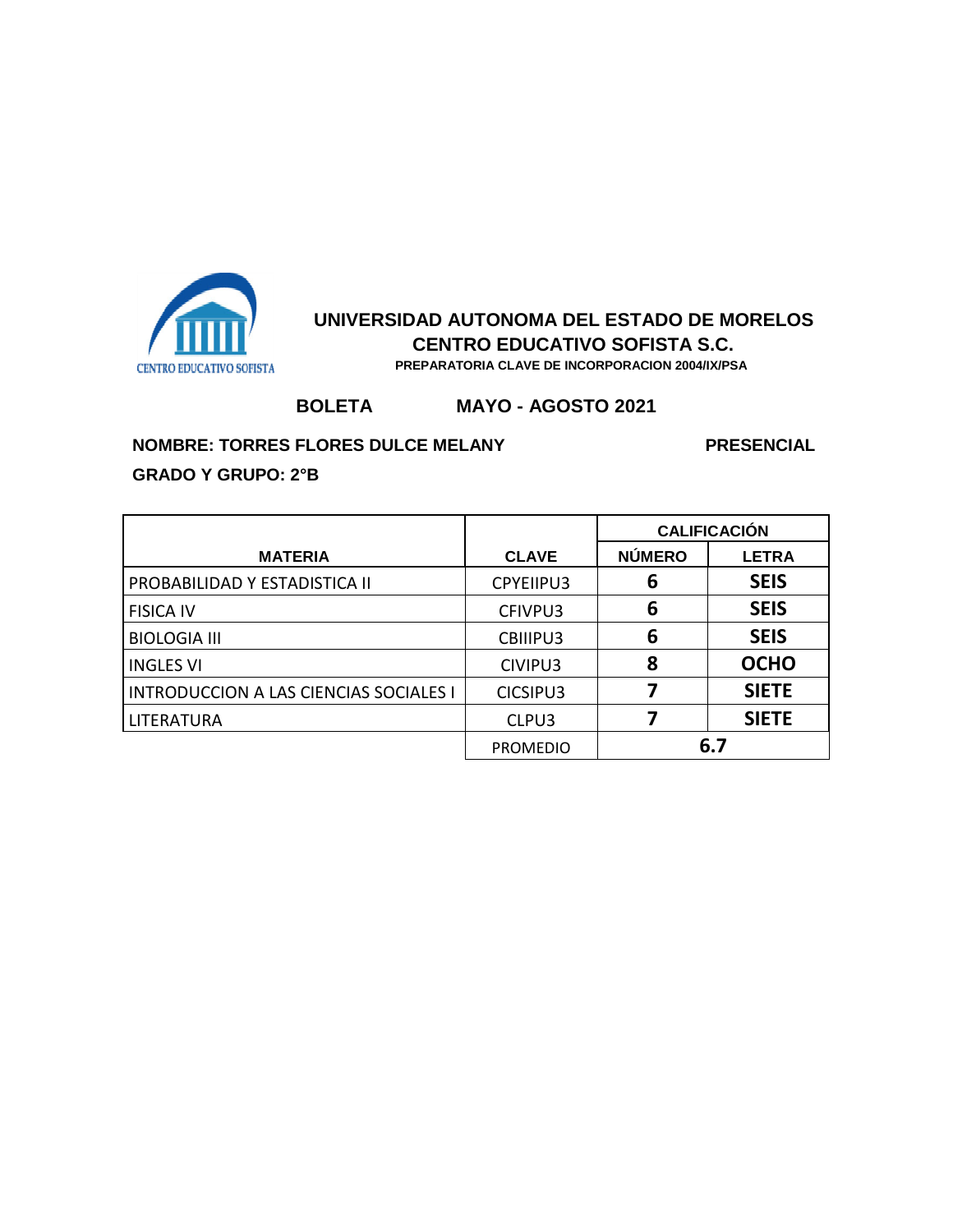

### **BOLETA MAYO - AGOSTO 2021**

**NOMBRE: VALADEZ PLIEGO LUIS MIGUEL PRESENCIAL PRESENCIAL** 

| <b>GRADO Y GRUPO: 2°B</b> |  |  |  |
|---------------------------|--|--|--|
|---------------------------|--|--|--|

|                                               |                 | <b>CALIFICACIÓN</b> |              |
|-----------------------------------------------|-----------------|---------------------|--------------|
| <b>MATERIA</b>                                | <b>CLAVE</b>    | <b>NÚMERO</b>       | <b>LETRA</b> |
| PROBABILIDAD Y ESTADISTICA II                 | CPYEIIPU3       | 6                   | <b>SEIS</b>  |
| <b>FISICA IV</b>                              | CFIVPU3         | 6                   | <b>SEIS</b>  |
| <b>BIOLOGIA III</b>                           | CBIIIPU3        | 6                   | <b>SEIS</b>  |
| <b>INGLES VI</b>                              | CIVIPU3         | 6                   | <b>SEIS</b>  |
| <b>INTRODUCCION A LAS CIENCIAS SOCIALES I</b> | CICSIPU3        | 6                   | <b>SEIS</b>  |
| LITERATURA                                    | CLPU3           | 6                   | <b>SEIS</b>  |
|                                               | <b>PROMEDIO</b> |                     | 6            |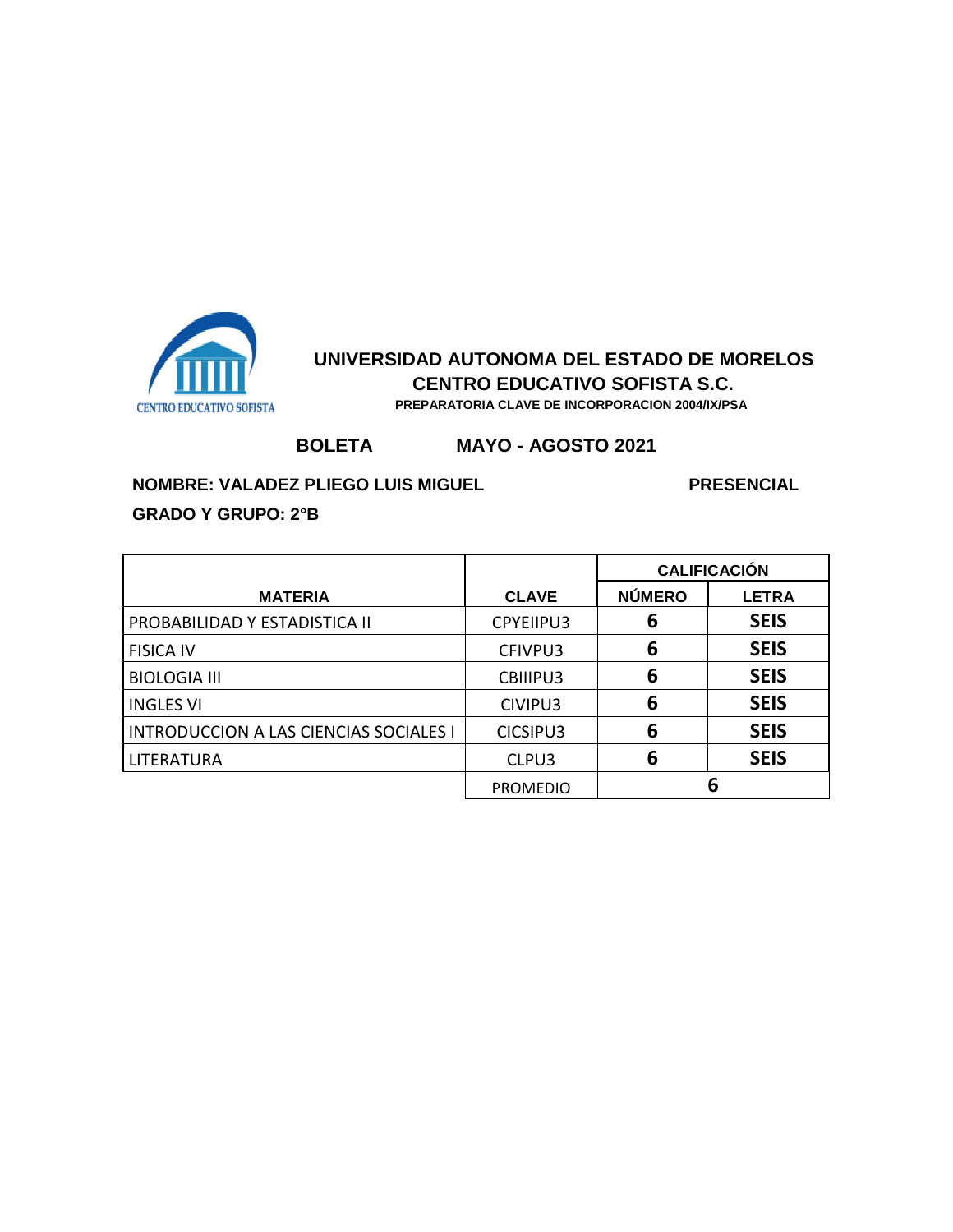

**BOLETA MAYO - AGOSTO 2021**

### **NOMBRE: VALDEPEÑA HERNANDEZ MARIO DANIEL PRESENCIAL**

|                                               |                 | <b>CALIFICACIÓN</b> |              |
|-----------------------------------------------|-----------------|---------------------|--------------|
| <b>MATERIA</b>                                | <b>CLAVE</b>    | <b>NÚMERO</b>       | <b>LETRA</b> |
| PROBABILIDAD Y ESTADISTICA II                 | CPYEIIPU3       | 6                   | <b>SEIS</b>  |
| <b>FISICA IV</b>                              | CFIVPU3         | 6                   | <b>SEIS</b>  |
| <b>BIOLOGIA III</b>                           | CBIIIPU3        | 6                   | <b>SEIS</b>  |
| <b>INGLES VI</b>                              | CIVIPU3         | 6                   | <b>SEIS</b>  |
| <b>INTRODUCCION A LAS CIENCIAS SOCIALES I</b> | CICSIPU3        |                     | <b>SIETE</b> |
| LITERATURA                                    | CLPU3           | 6                   | <b>SEIS</b>  |
|                                               | <b>PROMEDIO</b> |                     | 6.3          |